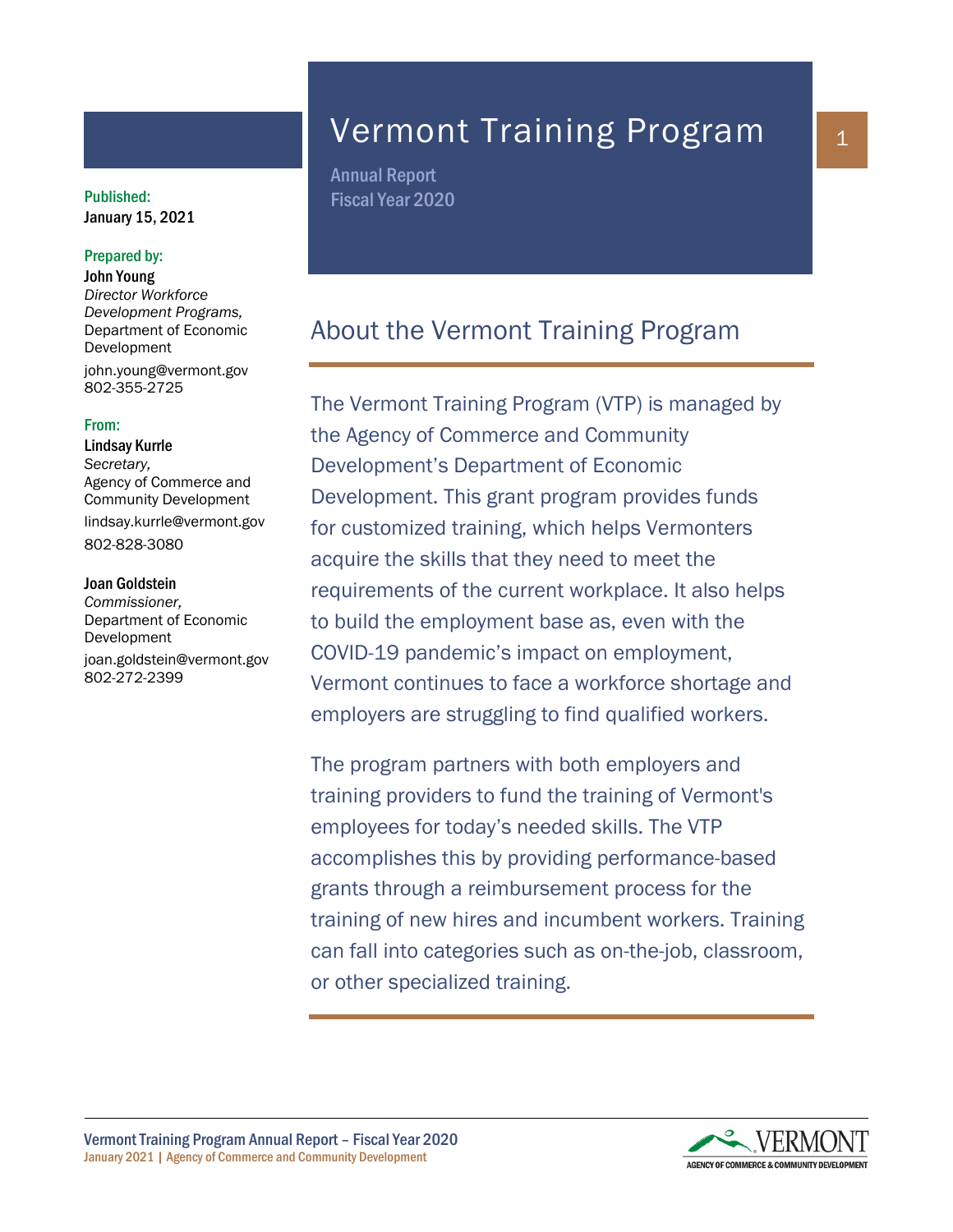## **CONTENTS**

| PROFILE Training for the Jobs of Tomorrow: Med Associates5               |
|--------------------------------------------------------------------------|
|                                                                          |
|                                                                          |
|                                                                          |
|                                                                          |
| Geographic Distribution of Grants Awarded for Partner Businesses 10      |
|                                                                          |
| PROFILE Training for the Jobs of Tomorrow: Edge Pharma 12                |
|                                                                          |
|                                                                          |
|                                                                          |
|                                                                          |
|                                                                          |
|                                                                          |
|                                                                          |
| Sector Distribution of Funds Awarded in FY2020 for Training Providers 17 |
|                                                                          |
|                                                                          |
|                                                                          |
|                                                                          |
|                                                                          |
|                                                                          |
|                                                                          |
|                                                                          |

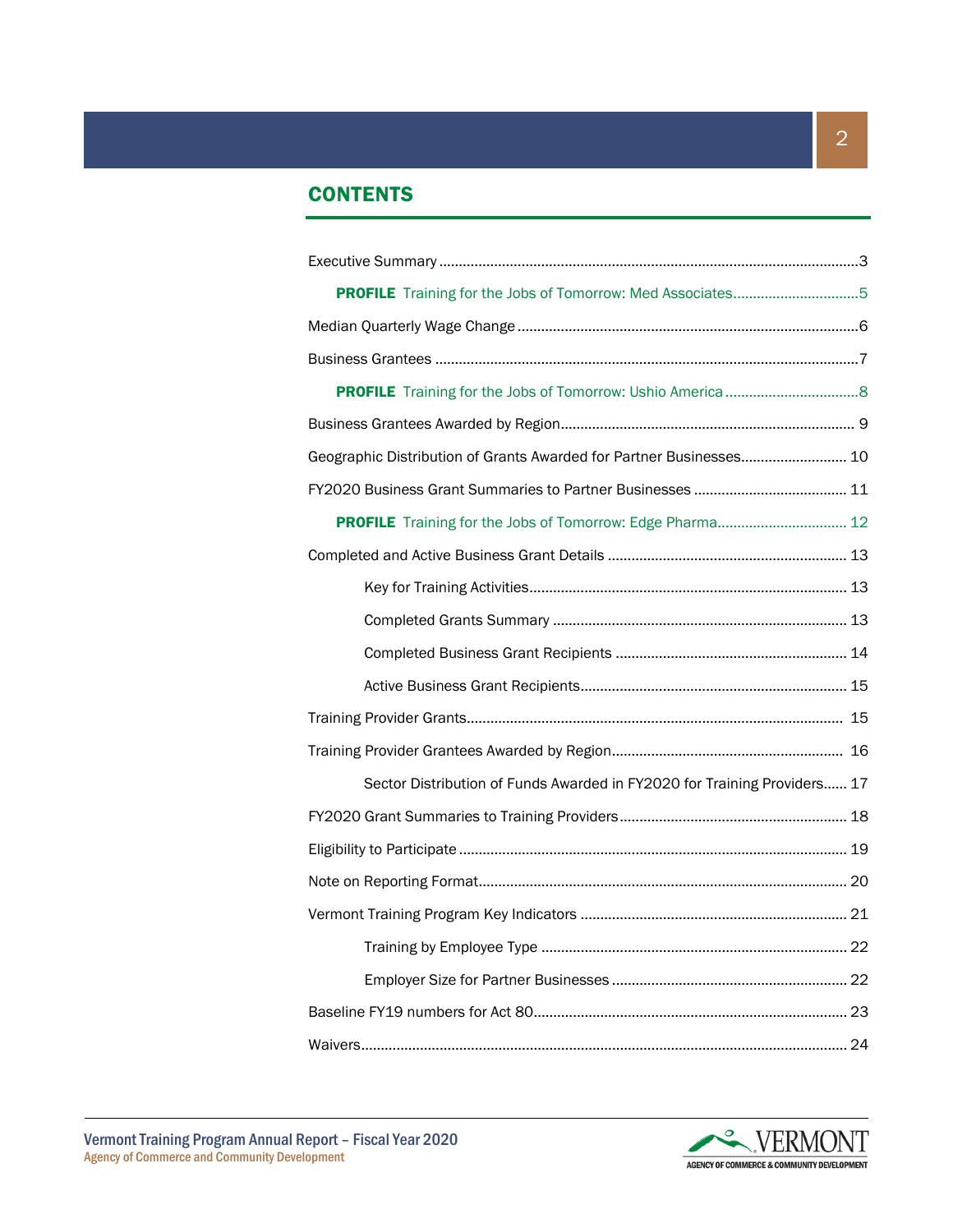## EXECUTIVE SUMMARY

The Vermont Training Program provides funding to help support the continued development of Vermont's workforce. The funding allows, full-time benefited workers to receive supplemental training that does not supplant the business's ordinary training programs. The training funded by VTP grants, typically assists with the development of new technical or management skills that have been identified as required to meet the evolutionary needs of employers in our rapidly changing business environment.

There has never been a more challenging business environment than we are currently seeing due to COVID-19. This has led to several applications either being not utilized or requests for grant period extensions. Businesses are unable to focus on long term needs and have focused on immediate training needs. VTP has responded by approving a number of applications for training providers that are offering quick results that address staffing and supply line challenges due to COVID-19.

The program reaches a large number of employees and businesses – and generally results in a sizable increase in the wages of the trained employees. Supporting the idea that the training is increasing the value of participating employees. In FY2020, the program awarded grants to assist 1,240 employees at 45 businesses through on-the-job training and through training provider grants. Participant wages showed a median wage increase of 3.1% from the second quarter 2019 to the third quarter 2020.

VTP is one of two important programs (with the Vermont Employment Growth Incentive) that DED has to support economic development – and enhances our relationship with Vermont businesses. Over 100 Vermont businesses reached out to VTP to discuss the potential for grants during the fiscal year. These meetings typically led to our learning other important information from these employers and other issues with which the Department of Economic Development staff were also able to provide assistance.

The program provides support across the state in a wide range of industries. The leading industry for requests was the advanced manufacturing sector with 12 applications. Next were the important Aerospace, Biotech, Healthcare and Food Systems sectors that all had 2 applications each.

Leadership seems to be a current theme across many industry sectors including the trades. In the past, leaders have taken years to evolve and learn, today businesses need to react and grow these new positions in a much quicker way. Businesses continue to lose their content experts who are aging out of the workforce, often taking important institutional knowledge with them as few







FY20 Cumulative Summary of Grants to

Grants Awarded





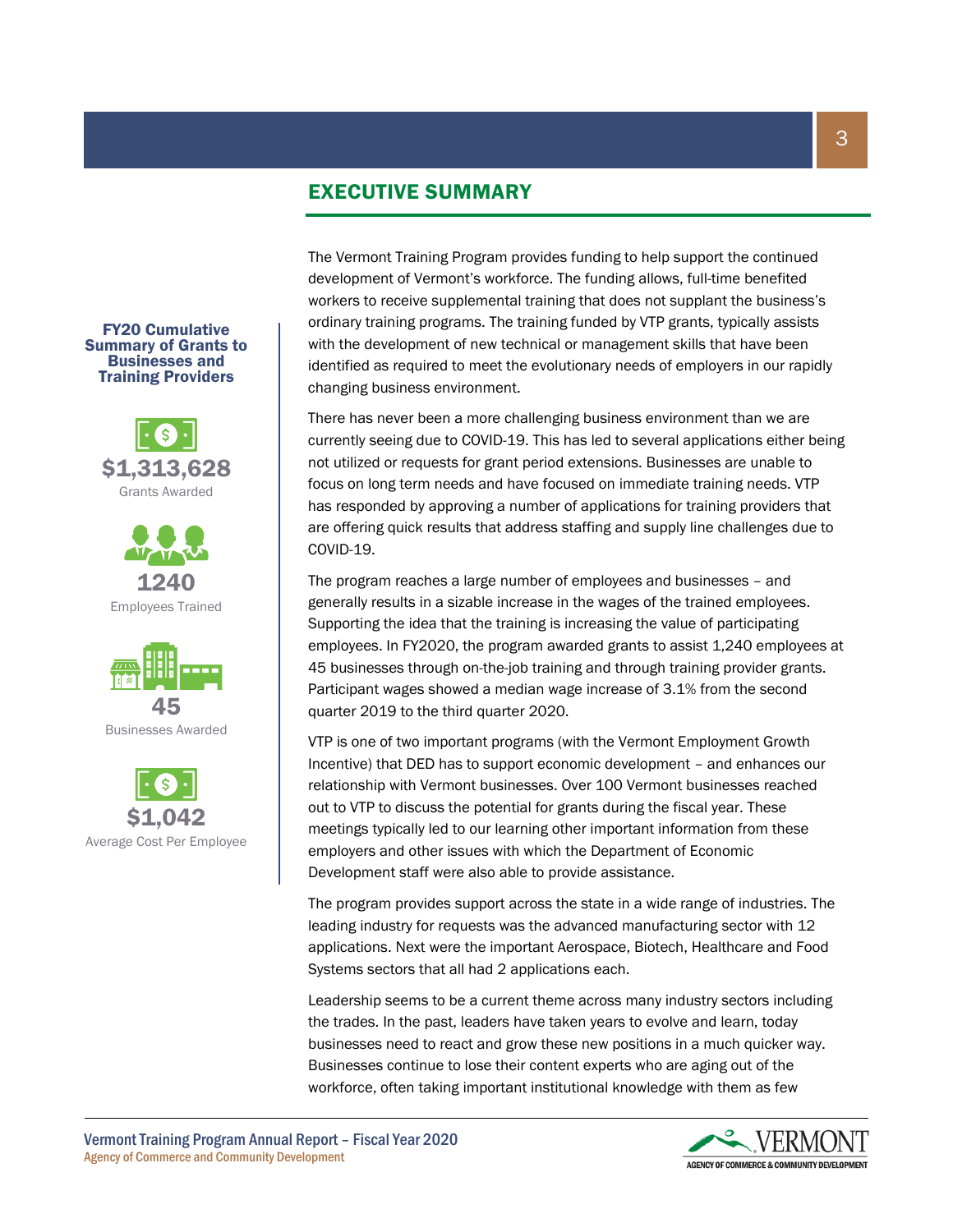employers can afford succession planning. VTP is an excellent means of helping businesses to "up-skill" existing employees allowing them to advance into the vacated positions.

Lean trainings continue to be a common request for training funds as employers are working hard to find efficiencies in their business and manufacturing process. Training in lean skills should have long-term benefits for companies but are often expensive and tenuous in the short term – just the kind of investment that VTP is well suited to help with.

Overall, because VTP requires that applicants be able to afford to cover 50% of the cost of the proposed training, the businesses supported through the Vermont Training Program tend to be those that have strong market prospects and are most actively hiring. VTP provides funds to help these growing businesses to meet training needs that they would not otherwise be able to afford, or to allow them to provide training sooner than would otherwise be possible. Providing VTP funding helps to keep both the businesses and its employees competitive in the global economy. We are pleased that the program helps support the state's coinvestment in our skilled workforce. It is important to hear their stories…

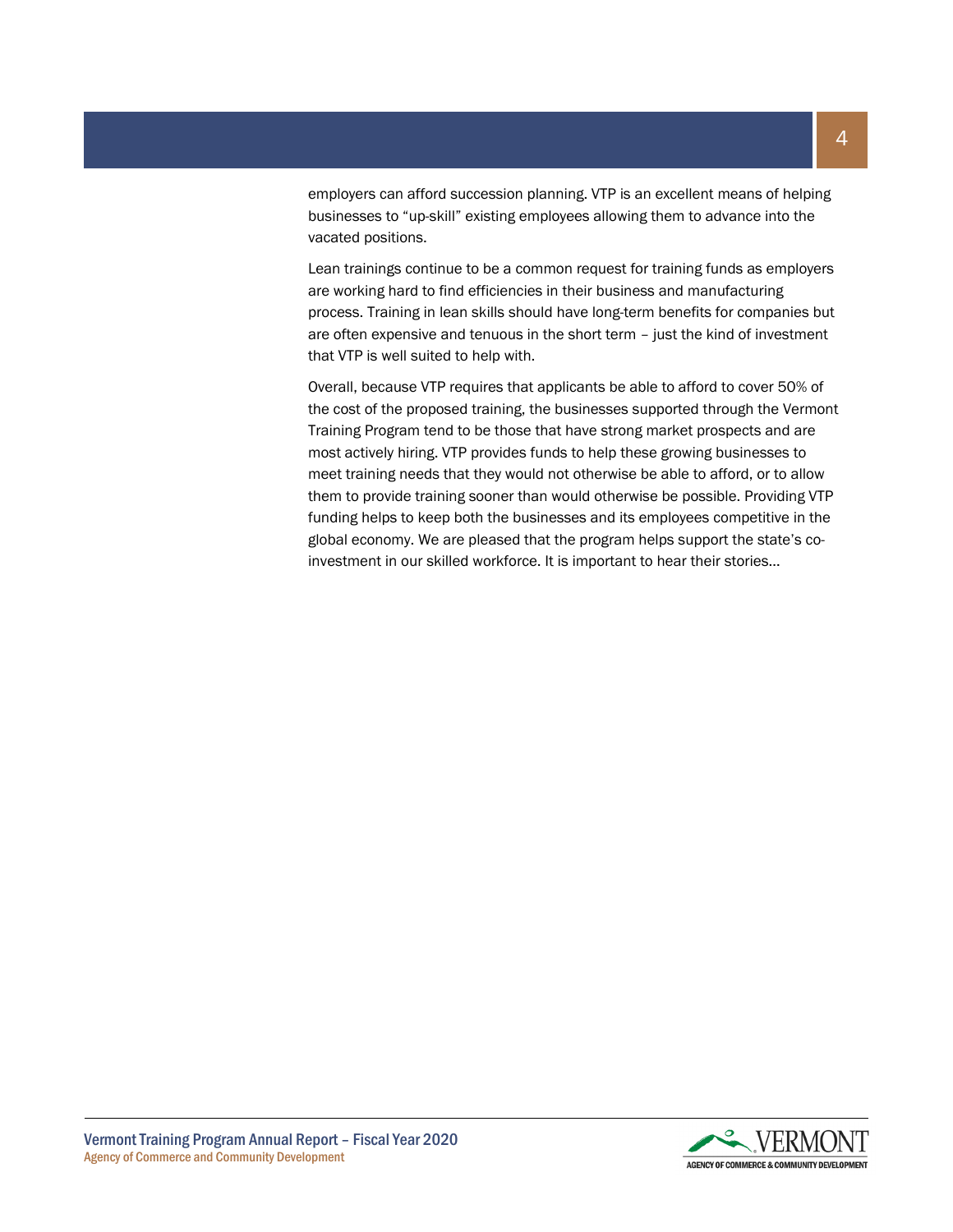# PROFILE

Training for the Jobs of Tomorrow: Med Associates



"Our focus on research and development has resulted in the largest array of behavioral test equipment available from any manufacturer. We are continuously pursuing new product development, product enhancements, and ventures into new areas. A major component assisting Med Associates with continuously working on future goals has been the financial assistance afforded Med from the State of Vermont's Training Program. A VTP training grant gave Med the opportunity to offer strategic training for its employees in both its Production and Engineering departments…"



5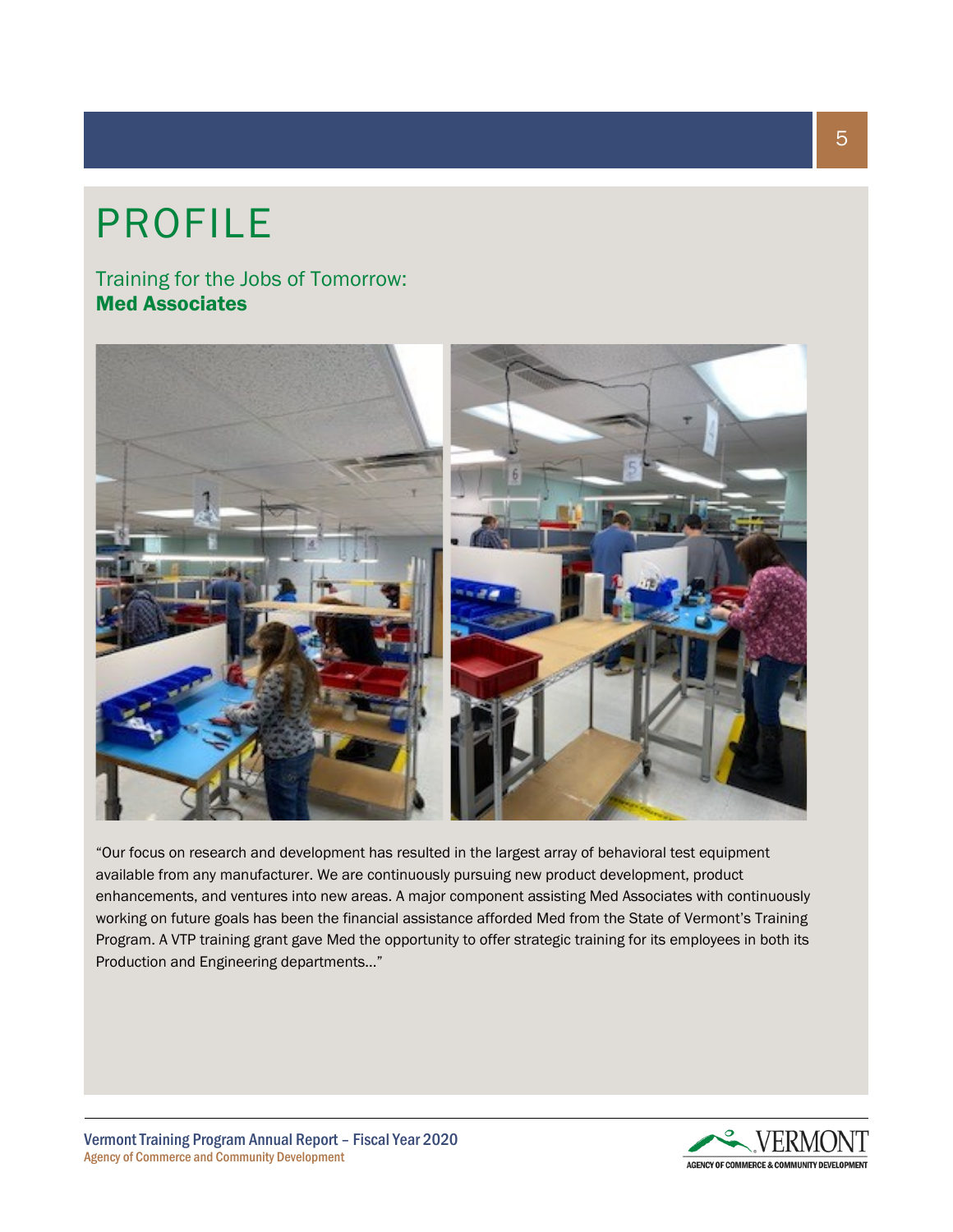## MEDIAN QUARTERLY WAGE CHANGE



Median Quarterly Wage Increase from second quarter 2019 to third quarter 2020.

#### The Difference We Make: Training Leads to Higher Wages

Data collected by the Vermont Department of Labor shows that employees that participate in VTP see wage increases. [\\*](#page-5-0)

The median quarterly wage increased by 3.1% between the second quarter of 2019 to the third quarter of 2020. On an annualized basis, the analysis shows a median wage increase from \$45,555 to \$46,983 between second quarter 2019 and third quarter 2020.

During this same time period the Statewide median wage decreased by 6.7%.

#### Grantee Quotes

*"Champlain Orchards recently upgraded its inventory management system and VTP monies will be used to train staff in construction, customization, and use of the new system. Champlain Orchards is among the first in its sector to introduce this technology. It will allow Champlain Orchards to track all of its products from tree to shelf, which streamlines business operations, inventory planning, forecasting, and customer service."*

*"Proper training of our staff is essential if we are to fully understand and utilize this integrated inventory management system; VTP funds make it possible for us to train people thoroughly," said Champlain Orchards owner Bill Suhr. "We are proud to be able to further invest in our employees and are very grateful for the assistance provided by VTP."*

Champlain Orchards

*"Our Maintenance Apprentice Program (MAP) is a great example of how professional development benefits the employee, company and State. The MAP program allows for an individual to gain new skills, the company benefits by developing future Aviation Maintenance Technicians and the State benefits by keeping individuals in Vermont," said Vicki Parrella, Human Resources Director.*

*"We truly appreciate the support of the State and believe that they have made an excellent investment in Vermont," said David Stiller, President of Heritage Aviation.*

Heritage Aviation



<span id="page-5-0"></span><sup>\*</sup> Source: Vermont Department of Labor Median Wage Analysis for the Vermont Training Program.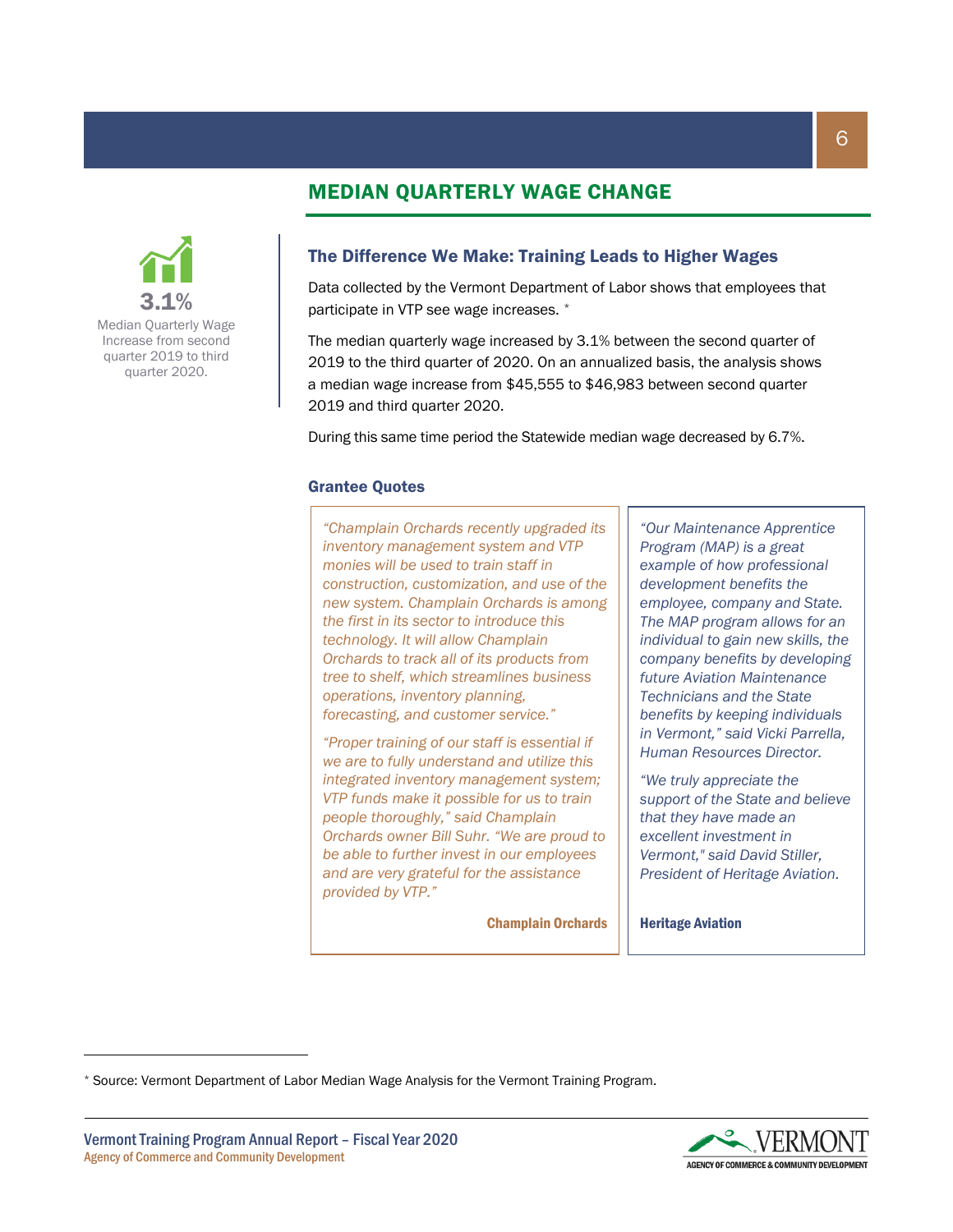#### BUSINESS GRANTEES

The grants presented in the following table have been applied for and have successfully gone through our review process as well as compliance with State agencies such as WC, UI, Tax. Funding was awarded from the FY20 VTP appropriation.[†](#page-6-0)

| <b>Sector</b>                             | <b>Number of Grant</b><br><b>Agreements</b> | <b>Employees Trained</b> | <b>Awards</b>  |
|-------------------------------------------|---------------------------------------------|--------------------------|----------------|
| <b>Advanced Manufacturing</b>             | 12                                          | 587                      | \$606,459.00   |
| Biotechnology                             | 2                                           | 50                       | \$72,435.00    |
| <b>Financial Services</b>                 | 0                                           | O                        | \$0.00         |
| <b>Food Systems</b>                       | $\overline{2}$                              | 47                       | \$74,315.00    |
| <b>Forest Products</b>                    | $\mathbf{1}$                                | 8                        | \$14,468.00    |
| <b>Green Business</b>                     | $\mathbf{1}$                                | 182                      | \$123,620.00   |
| <b>Health Care</b>                        | $\overline{2}$                              | 88                       | \$66,342.00    |
| Clean Energy, Efficiency &<br>Electricity | $\mathbf{1}$                                | 25                       | \$14,198.00    |
| Software Development and IT               | 0                                           | O                        | \$0.00         |
| Arts and Culture                          | O                                           | $\Omega$                 | \$0.00         |
| Education                                 | 0                                           | O                        | \$0.00         |
| Tourism & Recreation                      | 0                                           | 0                        | \$0.00         |
| Other                                     | 4                                           | 23                       | \$82,933.00    |
| Total                                     | 25                                          | 1010                     | \$1,054,770.00 |

#### Sector Distribution of Grants Awarded in FY2020 to Partner Businesses

*Note: Other category includes an award to Mansfield HeliFlight, Heritage Flight and Aviatron in the aviation industry and Haskins Gas Service in the fuel service and distribution industry.*

<span id="page-6-0"></span><sup>†</sup> Some businesses can be accurately classified within multiple sectors. For instance, a business can self-select to be "advanced manufacturing" but could also be using wood products in its manufacturing production and could be a "forest products" businesses as well. However, to avoid double-counting, businesses are listed in just one sector in the table above even if they could fairly be classified under other sector categories as well.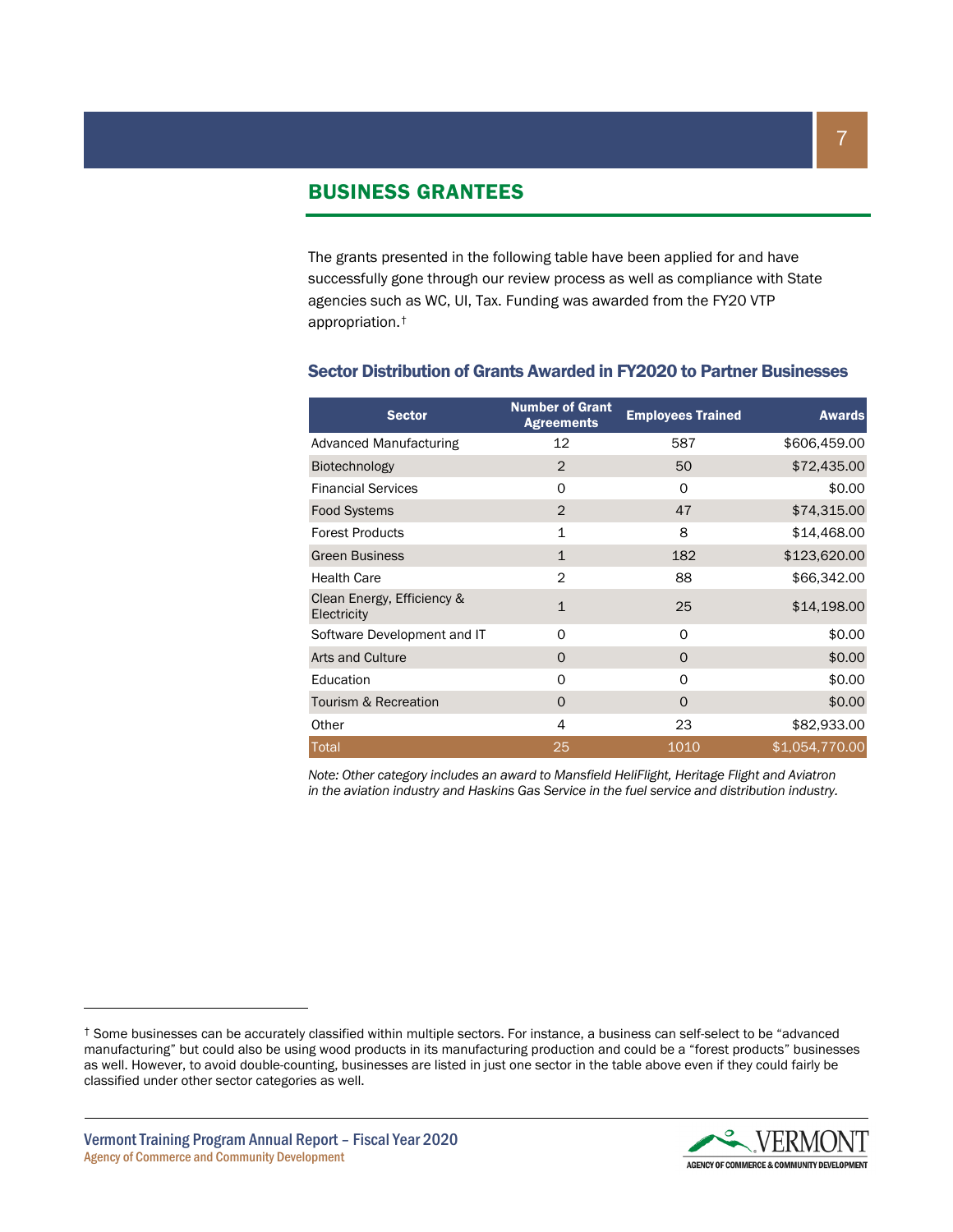## PROFILE

Training for the Jobs of Tomorrow: Ushio America



Ushio America, Inc. has benefitted from the Vermont Training Program for education and employee development programs. Through the program Quality and Compliance Engineer, Katie McLear (pictured above), was able to receive her ISO 13485 Lead Auditor training. After successfully completing the training, she held internal audits and implemented a number of process improvements utilizing the newly acquired auditor skills. This led to the site successfully completing their yearly ISO 13485 surveillance audit with zero findings.

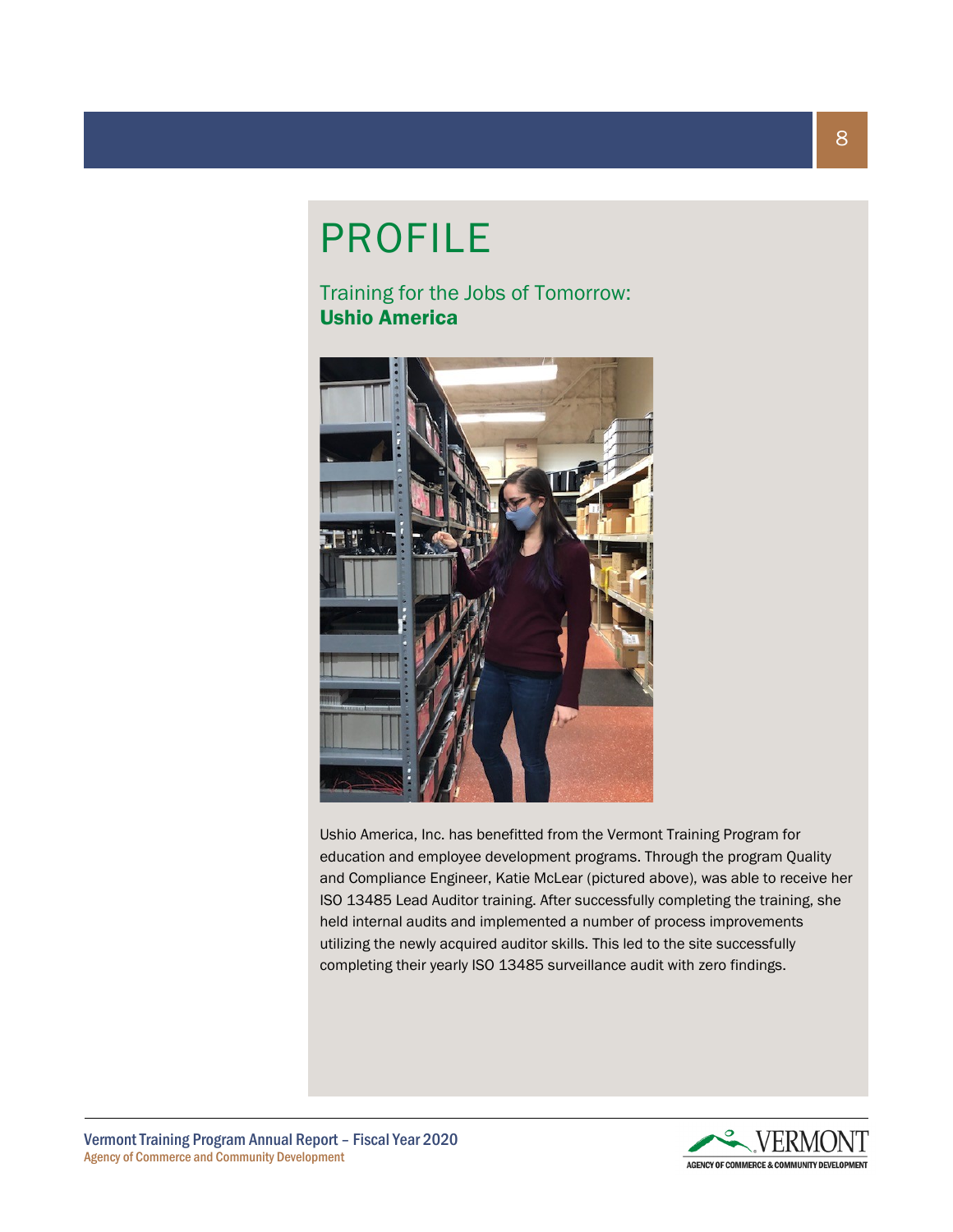## BUSINESS GRANTEES AWARDED BY REGION



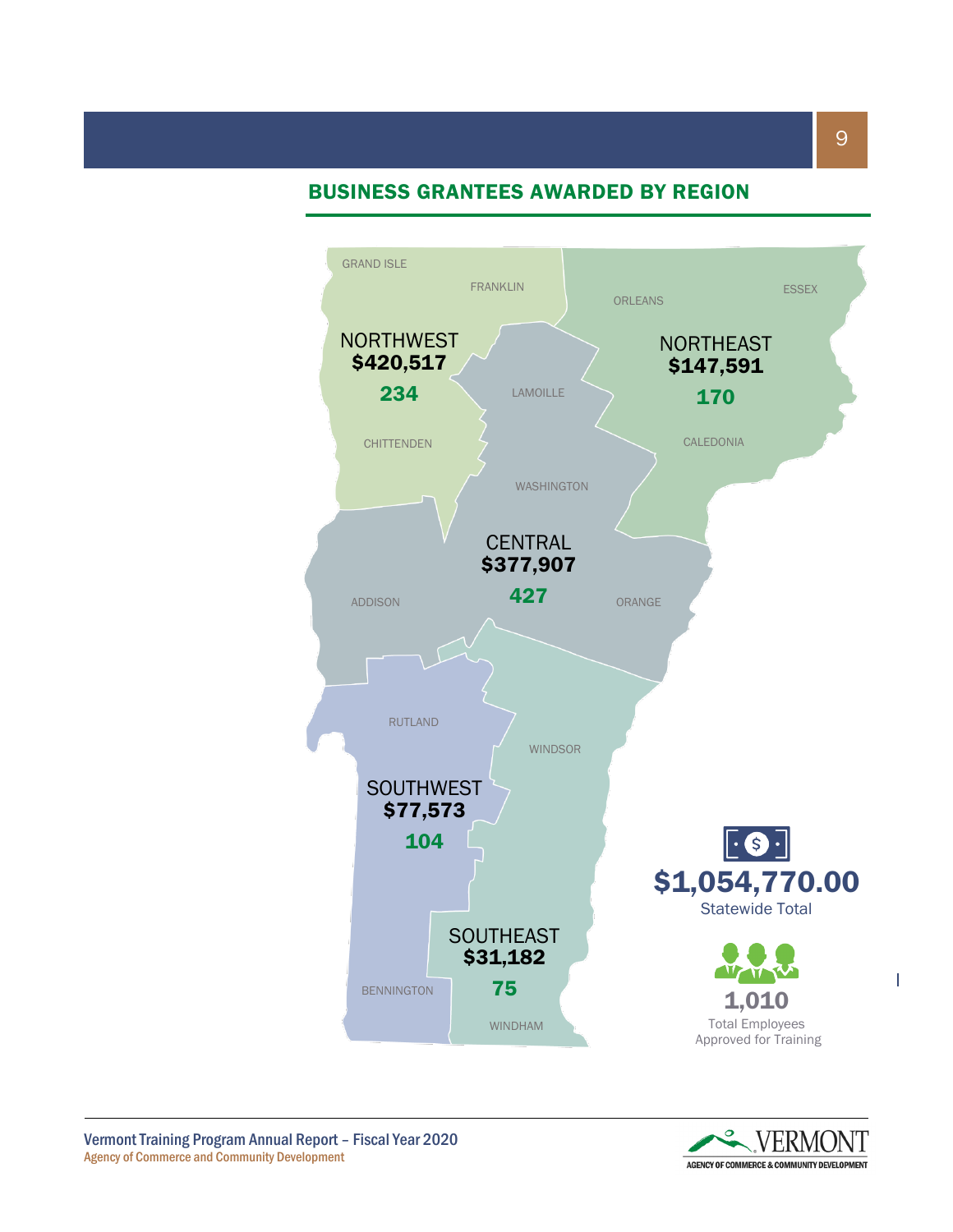## GEOGRAPHIC DISTRIBUTION OF GRANTS AWARDED FOR PARTNER BUSINESSES

| <b>Region</b> | <b>Number of Grant</b><br><b>Agreements</b> | <b>Employees Trained</b> | <b>Awarded</b> |
|---------------|---------------------------------------------|--------------------------|----------------|
|               | <b>FY20</b>                                 | <b>FY20</b>              | <b>FY20</b>    |
| Northwest     |                                             | 234                      | \$420,517.00   |
| Northeast     | 5                                           | 170                      | \$147,591.00   |
| Central       | 8                                           | 427                      | \$377,907.00   |
| Southwest     | 3                                           | 104                      | \$77,573.00    |
| Southeast     | 2                                           | 75                       | \$31,182.00    |
| <b>Totals</b> | 25                                          | 1010                     | \$1,054,770.00 |

*Note: Geographic regions are defined as follows:*

- *Northwest = Franklin, Chittenden, and Grand Isle Counties*
- *Northeast = Orleans, Essex, and Caledonia Counties*
- *Central = Addison, Washington, Lamoille, and Orange Counties*
- *Southwest = Rutland and Bennington Counties*
- *Southeast = Windsor and Windham Counties*

#### Grantee Quote



*Maple Grove Farms received a Vermont Training Program grant in 2020 to assist with training for our leadership team. The Community College of Vermont offered the leadership training and it consisted of advanced meeting approaches, group decision process, and effective communications. The grant funding has had a positive and meaningful impact on the site as we continue to use its lessons daily.* 

*Thank you for the support of our facility.*

*Sincerely, Peter Christopher*

Maple Grove Farms

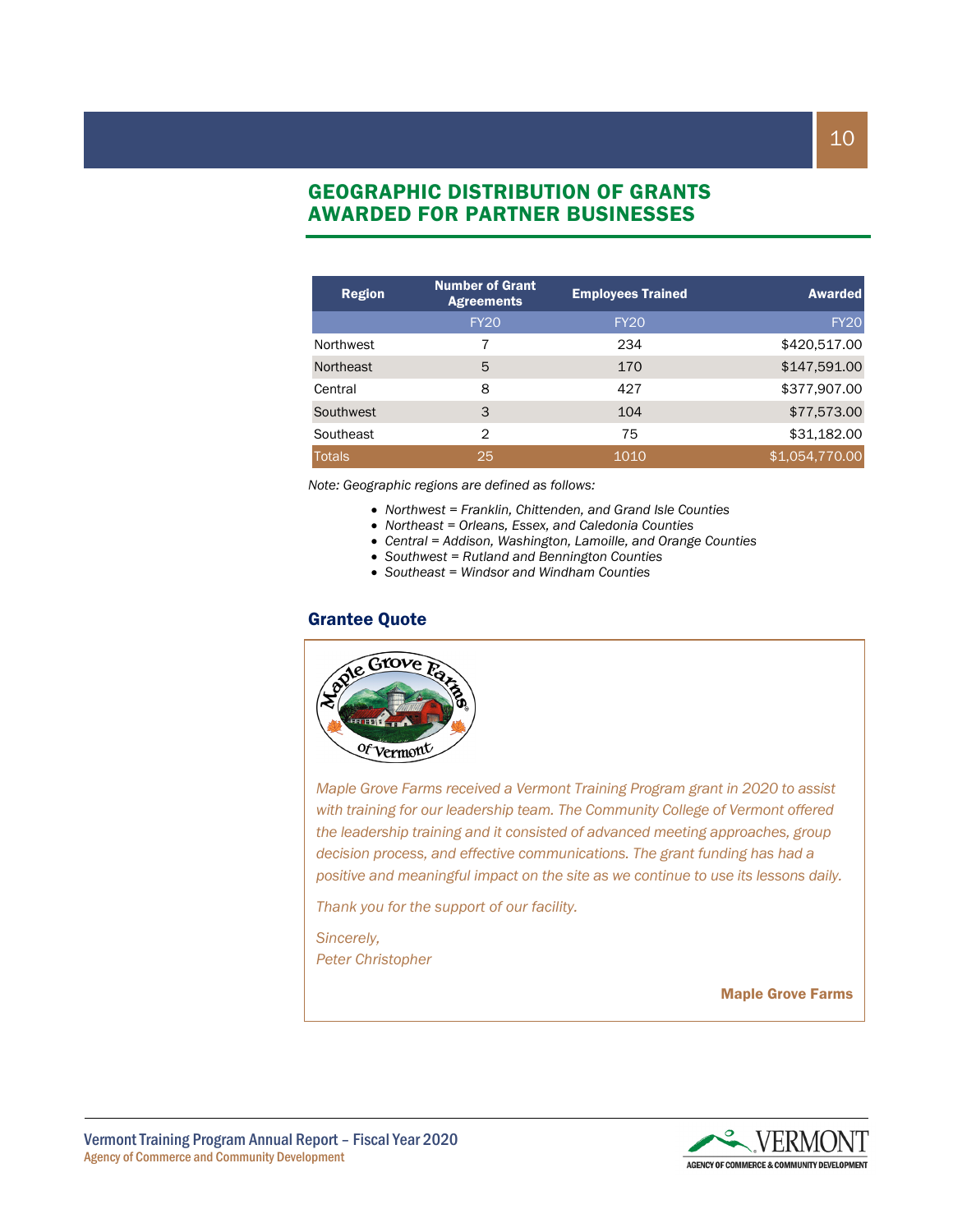## FY2020 GRANT SUMMARIES - AWARDS TO PARTNER BUSINESSES

| <b>Business Awarded</b>                                                                                                                                                                                                                                                              | <b>Max Amount</b><br><b>Awarded</b> | <b>Max Employees</b><br>to be Trained |
|--------------------------------------------------------------------------------------------------------------------------------------------------------------------------------------------------------------------------------------------------------------------------------------|-------------------------------------|---------------------------------------|
| Advanced Power Conversion Solutions Inc: Training of incumbent and new employees<br>in the capacitor manufacturing field in this newly purchased company.                                                                                                                            | \$25,430.00                         | 9                                     |
| ARC Mechanical Contractors: HVAC, plumbing and electrical training.                                                                                                                                                                                                                  | \$14,198.00                         | 25                                    |
| Aviatron: OEM training for incumbent workers on aircraft circulation systems.                                                                                                                                                                                                        | \$8,537.00                          | 20                                    |
| Awesome Graphics: 3M certifications as well as electrical training for backlit signage.                                                                                                                                                                                              | \$13,514.50                         | $\overline{4}$                        |
| Bariatrix Nutrition: Adding a new product which requires incumbent training as well as<br>new equipment.                                                                                                                                                                             | \$65,632.00                         | 29                                    |
| <b>Border State Security Inc: New and incumbent training for health care security.</b>                                                                                                                                                                                               | \$9,305.00                          | 10                                    |
| <b>Chippers Inc.:</b> Certifications to become Arborist Ground Operations Specialist(s), Arborist<br>Climber(s), Arborist Crew leader(s) and Turf Technician(s).                                                                                                                     | \$14,468.00                         | 8                                     |
| Critical Process Solutions/Fab-Tech: Training incumbent employees in Lean 101, new<br>software, planning/mapping and supervisory/project management.                                                                                                                                 | \$90,400.00                         | 35                                    |
| Edge Pharma: Is expanding due to increased production, and additionally an expansion in the<br>warehouse that has allowed for more staff. The expansion will allow for additional employees<br>for several departments and will be critical with the increased demand in production. | \$62,785.00                         | 41                                    |
| Ellison Surface Technologies Inc.: Is upskilling 115 incumbent workers and adding 15<br>new employees in the latest manufacturing processes.                                                                                                                                         | \$133,898.00                        | 130                                   |
| Global Foundries: Outsourced a process and chose to retain 160 employees who were<br>assigned to it who needed to be trained on other semiconductor manufacturing processes.                                                                                                         | \$245,689.00                        | 70                                    |
| Haskins Gas Service: Trained 3 incumbent and 3 new employees in HVAC courses.                                                                                                                                                                                                        | \$19,900.00                         | $\sqrt{6}$                            |
| Heritage Aviation: Have sent 4 employees to MAP (Maintenance Apprenticeship Program)                                                                                                                                                                                                 | \$13,982.00                         | 4                                     |
| Ivek: Trained in a variety of manufacturing skills including supplier management and<br>manufacturing loading processes as well as Geometric Dimensioning and Tolerance.                                                                                                             | \$27,402.00                         | 65                                    |
| K&E Plastics Inc.: 5S Training. (5S is a methodical way to organize your workplace to<br>turn it into a safer, ergonomic, more efficient environment through organizing your layout<br>and introducing visual management and standard ways of working.)                              | \$635.00                            | 20                                    |
| <b>LBL Fabrications:</b> Three-dimensional laser templating technology to build digital files<br>which will then be converted to programmable production files to be used in conjunction<br>with computer-operated CNC or robotic sawjet equipment,                                  | \$3,780.00                          | 10                                    |
| <b>Mansfield Heliflight: Aircraft maintenance instruction.</b>                                                                                                                                                                                                                       | \$40,515.00                         | 3                                     |
| Maple Grove Farms: Leadership Production training and also cross-training to start a<br>second shift.                                                                                                                                                                                | \$8,683.00                          | 18                                    |
| North Country Engineering: Training for implementing and operating a quality<br>management system and registering to the AS9100 Rev D standard.                                                                                                                                      | \$10,500.00                         | 26                                    |
| Revision Military Ltd.: Injection molding training.                                                                                                                                                                                                                                  | \$13,801.00                         | 19                                    |
| Southwestern Vermont Medical Center: Provided a number of incumbent trainings and<br>certificates from supervisory to healthcare and IT systems.                                                                                                                                     | \$57,037.00                         | 78                                    |
| SunCommon: Is training incumbent workers on technical skills in all areas of operations<br>as well as supervisory skills.                                                                                                                                                            | \$123,620.00                        | 182                                   |
| Tivoly Inc.: Training incumbent workers in a defined standard operating procedure for<br>each manufacturing machine to ensure a higher quality product.                                                                                                                              | \$56,318.00                         | 75                                    |
| Ushio: Certificate trainings in: Altium, SolidWorks and Geometric Dimensioning and Tolerance.                                                                                                                                                                                        | \$9,650.00                          | $\boldsymbol{9}$                      |
| Web Industries/CadCut: LEAN 101 and GreenBelt training.                                                                                                                                                                                                                              | \$43,128.00                         | 60                                    |

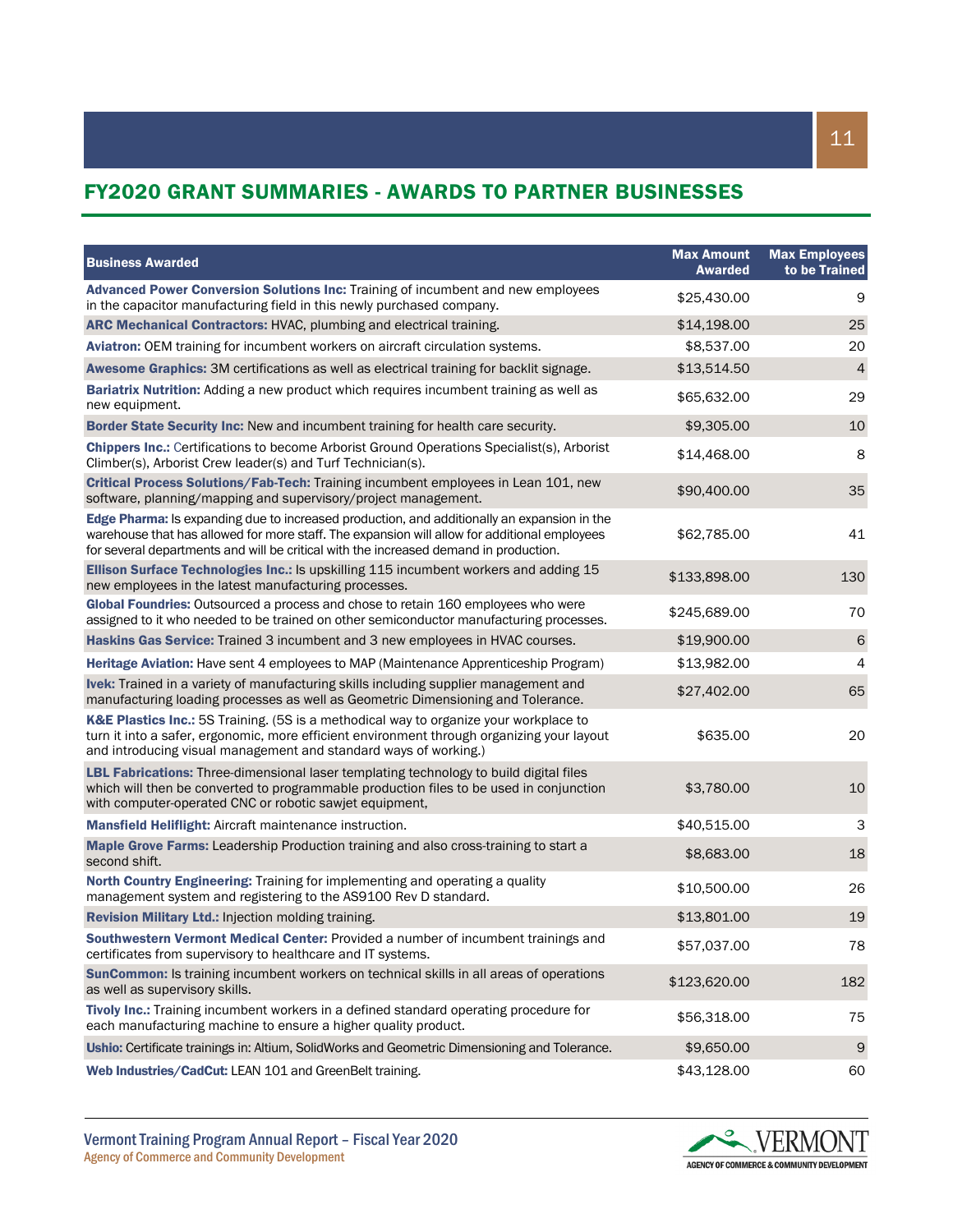# PROFILE

Training for the Jobs of Tomorrow: Edge Pharma



"Edge Pharma has recently expanded its laboratory, allowing for increased production of compounded medications," said Edge Pharma Human Resource Generalist Skylar LeBlanc. "With the VTP Grant funds, Edge will be able to hire and train employees and grow our business at a much quicker pace than if we hadn't received the grant."

"The VTP funds will also help ensure the company meets the needs of its customers and remains competitive in the current pharmaceutical landscape. Staffing and training serve as an integral component in supplying customers with innovative healthcare solutions."

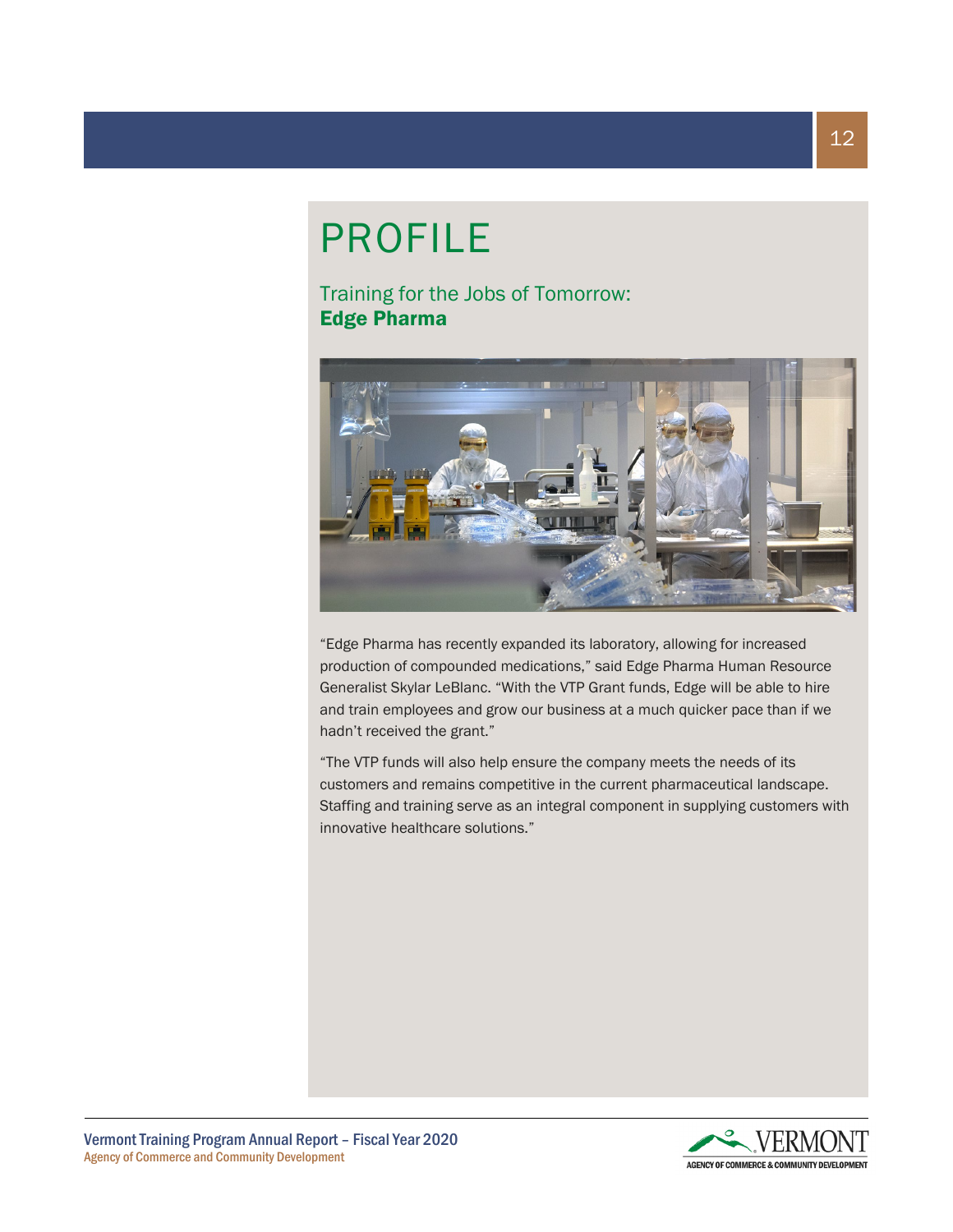## COMPLETED AND ACTIVE BUSINESS GRANT DETAILS

In accordance with the provisions of 10 V.S.A. § 531(i)(K):

"(k) Annually on or before January 15, the Secretary shall submit a report to the House Committee on Commerce and Economic Development and the Senate Committee on Economic Development, Housing and General Affairs … [summarizing] … all active and completed contracts and grants … [the types of training activities provided] … the number of employees served, the average wage by employer [and addressing] any waivers granted"

#### Key for Training Activities

| <b>Employee Type</b>                                                                   | <b>Abbreviation</b> |
|----------------------------------------------------------------------------------------|---------------------|
| Pre-employment training for a new hire in a newly created position                     | PE/NP               |
| <b>Pre-employment training for an existing position</b>                                | PE/EP               |
| New hire for a newly created position                                                  | NH/NP               |
| New hire for an existing position                                                      | NH/EP               |
| Incumbent employee who upon completion of training assumes<br>a newly created position | IE/NP               |
| Incumbent employee who upon completion of training assumes<br>a different position     | IE/DP               |
| Incumbent employee who is upgrading their skills                                       | IE/US               |

#### Completed Grants Summary

| <b>Business Grants Quick Facts<sup>‡</sup></b>  | <b>FY20</b>    |
|-------------------------------------------------|----------------|
| <b>Total Number of Completed Grants</b>         | 35.            |
| <b>Total Funds Invested in Completed Grants</b> | \$1,861,881,33 |
| <b>Total Number of Employees Served</b>         | 1.515          |
| Approximate Cost Per Employee                   | \$1,228.97     |

<span id="page-12-0"></span><sup>‡</sup> Grants often span more than one fiscal year. Therefore, these results include amounts from both FY 2019 and 2020 appropriations and will not match those for only FY 2020.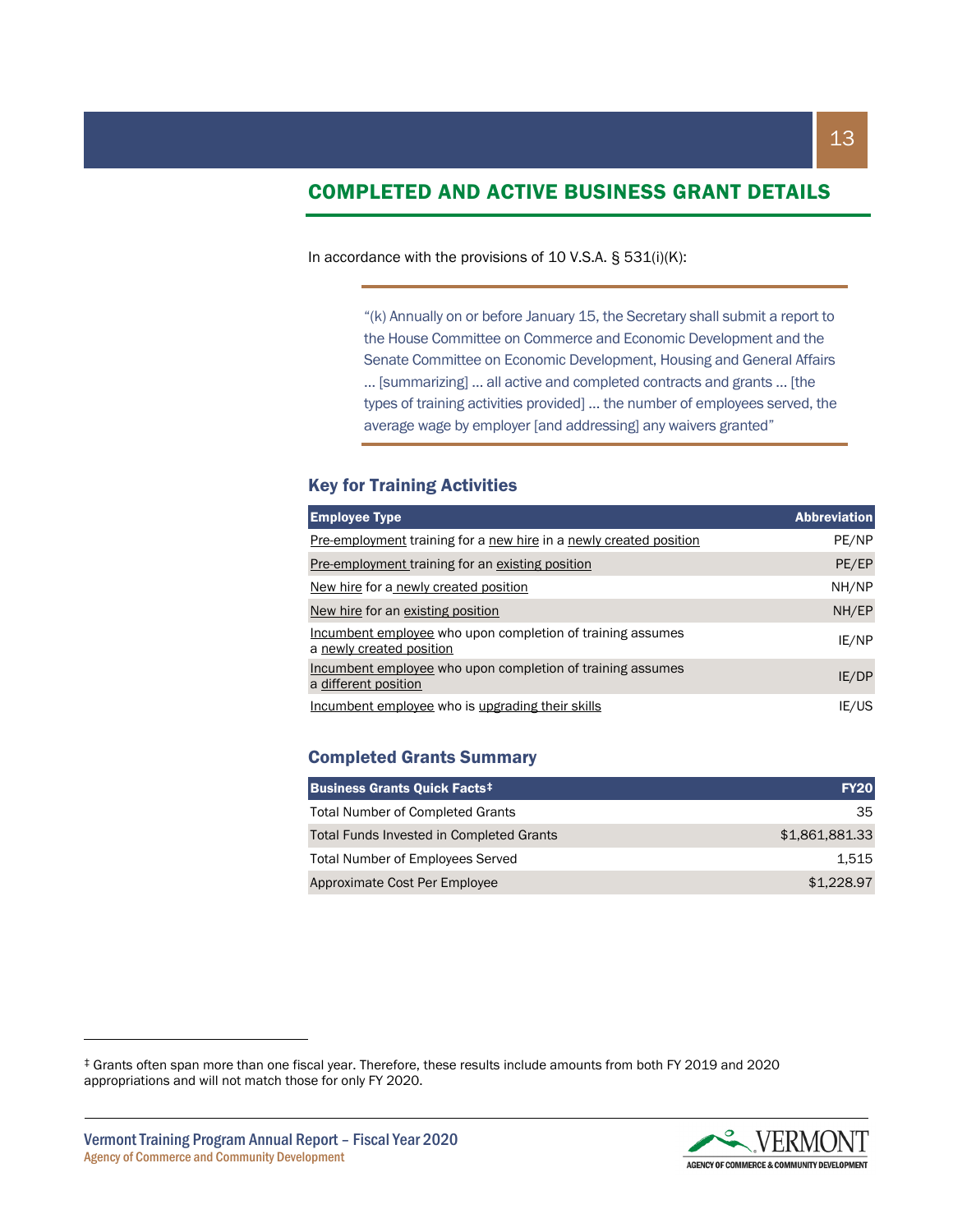#### Business Grants Completed in FY20

| <b>Recipients</b>            | <b>Expenditure</b> | <b>Activity</b>     | <b>Average Wage</b> | #Served        |
|------------------------------|--------------------|---------------------|---------------------|----------------|
| Asic North                   | \$14,297.50        | IE/US,              | 60.68               | 14             |
| <b>Awesome Graphics</b>      | \$13,514.50        | IE/US, NH/NP        | 17.38               | 4              |
| <b>Bennington Rescue</b>     | \$8,100.00         | NH/EP               | 14.50               | 6              |
| Beta Technology              | \$78,742.50        | NH/NP, NH/EP, IE/US | 57.38               | 20             |
| <b>Bio-Tek Instruments</b>   | \$96,887.50        | IE/US, IE/NP        | 39.11               | 153            |
| <b>Built by Newport</b>      | \$11,049.04        | IE/US               | 16.46               | 13             |
| <b>Buttura and Sons</b>      | \$40,055.00        | NH/EP               | 22.71               | $\overline{4}$ |
| Champlain Orchards           | \$15,183.66        | NH/NP, IE/US        | 25.81               | 22             |
| <b>Commonwealth Dairy</b>    | \$52,895.50        | IE/US               | 26.17               | 147            |
| Ellison Surface Technologies | \$58,941.67        | NH/NP, IE/US        | 17.18               | 130            |
| Fab Tech                     | \$32,361.64        | IE/US               | 32.17               | 40             |
| <b>Green Mountain Glove</b>  | \$6,330.00         | NH/NP, IE/US        | 15.63               | 4              |
| <b>Green State Biochar</b>   | \$9,760.00         | NH/NP               | 16.00               | $\mathsf{3}$   |
| <b>Groenfell Meadery</b>     | \$3,237.50         | IE/US               | 13.83               | 3              |
| <b>GW Plastics</b>           | \$63,747.62        | NH/NP, IE/US        | 33.20               | 35             |
| Hallam                       | \$6,239.84         | IE/US               | 38.70               | 10             |
| <b>HELM</b>                  | \$1,684.50         | NH/NP, IE/US        | 26.50               | $\overline{2}$ |
| <b>Heritage Aviation</b>     | \$13,981.80        | NH/NP, IE/US        | 27.58               | 6              |
| Lawson's Finest.             | \$46,875.88        | NH/NP, IE/US        | 24.31               | 31             |
| Long Falls Paperboard        | \$219,574.25       | NH/NP, IE/US        | 20.06               | 130            |
| <b>Mack Molding</b>          | \$273,318.50       | NH/NP, IE/US        | 30.80               | 175            |
| <b>Med Associates</b>        | \$24,462.16        | IE/US               | 25.80               | 37             |
| <b>NuHarbor Security</b>     | \$121,985.35       | NH/NP, NH/EP, IE/US | 33.55               | 24             |
| Northwestern Medical Center  | \$11,830.00        | IE/US               | 29.69               | 8              |
| Omega Optical                | \$9,052.50         | IE/US               | 14.14               | 10             |
| Open Tempo                   | \$65,333.24        | NH/NP, IE/US        | 35.05               | 15             |
| <b>Revision Ballistics</b>   | \$160,697.00       | IE/US               | 16.15               | 189            |
| Rhino Foods                  | \$9,600.00         | IE/US               | 16.28               | 36             |
| <b>Runamok Maple</b>         | \$59,761.90        | NH/NP, IE/US        | 27.38               | 41             |
| Sogle Property LLC           | \$36,018.00        | NH/NP, IE/US        | 17.05               | 13             |
| <b>Super Thin Saws</b>       | \$39,839.75        | NH/NP, IE/US        | 18.51               | 22             |
| Velan Valve Corp.            | \$6,525.00         | NH/NP               | 20.12               | $\overline{4}$ |
| Vermont Coffee Co.           | \$19,516.00        | NH/NP, IE/US        | 19.50               | 10             |
| <b>Vermont Creamery</b>      | \$65,085.50        | NH/NP, IE/US        | 15.65               | 18             |
| Vermont Smoke and Cure       | \$15,042.56        | NH/NP, IE/US        | 25.41               | 56             |
| Vermont Systems              | \$150,353.97       | NH/NP, IE/US        | 27.83               | 80             |
| <b>TOTAL</b>                 | \$1,861,881.33     |                     | 25.48               | 1,515          |

*Note: Vermont Department of Labor provides wage information for employees receiving training in a cumulative report and not by individual or individual employer. The average wage is compiled by a summary matrix provided by each employer.*

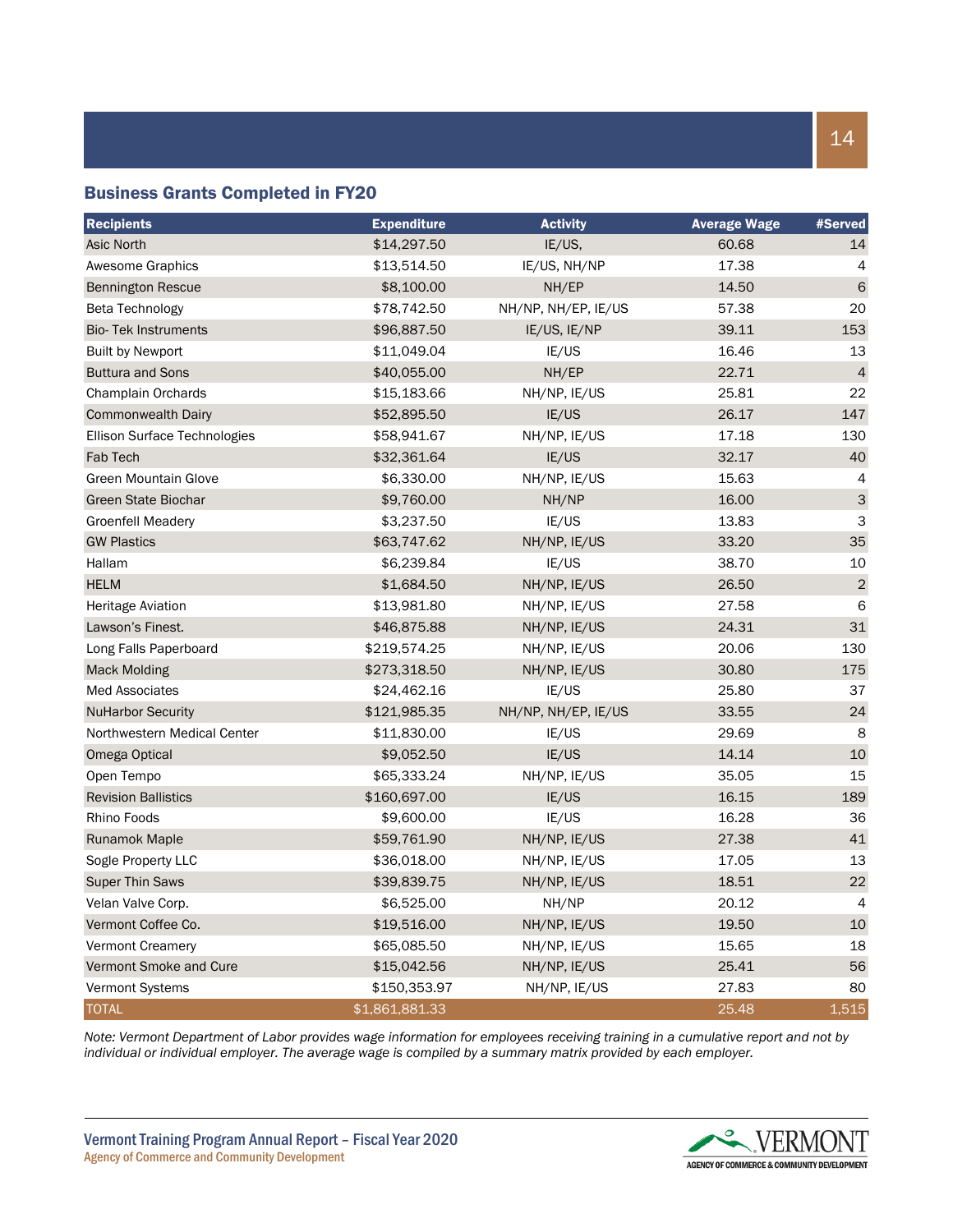#### Active Business Grants

| <b>Recipients</b>                     | <b>Maximum Payable</b> |
|---------------------------------------|------------------------|
| <b>ARC Mechanical</b>                 | \$14,198.00            |
| <b>Central Vermont Medical Center</b> | \$73,945.80            |
| Champlain Cable                       | \$90,400.00            |
| Chippers                              | \$14,468.38            |
| Edge Pharma                           | \$62,785.00            |
| G S Blodgett Oven                     | \$179,442.60           |
| <b>K&amp;E Plastics</b>               | \$635.49               |
| <b>Maple Grove Farms</b>              | \$8,683.22             |
| North Country Engineering             | \$10,500.00            |
| P C Construction.                     | \$79,821.61            |
| <b>Superior Technical Ceramics</b>    | \$116,683.00           |
| <b>Vermont Packing House</b>          | \$57,015.00            |
| <b>Vermont Precision Tools</b>        | \$7,587.25             |
| <b>Vermont Violins</b>                | \$10,849.00            |
| <b>Total</b>                          | \$727,014.35           |

*Note: The Vermont Training Program Grants are awarded on a rolling basis and are up to a yearlong. The above list of open grants is a combination of Fiscal Years FY19 and FY20 awards.*

## TRAINING PROVIDER GRANTS

#### Geographic Distribution of Businesses Participating in Training Provider Grants in FY20

| <b>Region</b> | <b>Number of Companies Served</b><br>by Grant Agreements | <b>Employees Trained</b> | <b>Expenditures</b> |
|---------------|----------------------------------------------------------|--------------------------|---------------------|
| Northwest     | 12                                                       | 181                      | \$180,349.00        |
| Northeast     |                                                          | 9                        | \$2,750.00          |
| Central       | 2                                                        | 7                        | \$20,728.00         |
| Southwest     | 1                                                        | 3                        | \$29,288.00         |
| Southeast     | 4                                                        | 30                       | \$25,743.00         |
| <b>Total</b>  | 20                                                       | 230                      | \$258,858.00        |

*Notes: This table provides the "Number of Companies Served by Grant Agreements" rather than the "Number of Grant Agreements" to illustrate how many companies are served through grants to training providers. In FY20, VTP awarded 7 training provider grants that provided training to the employees of 20 businesses.*

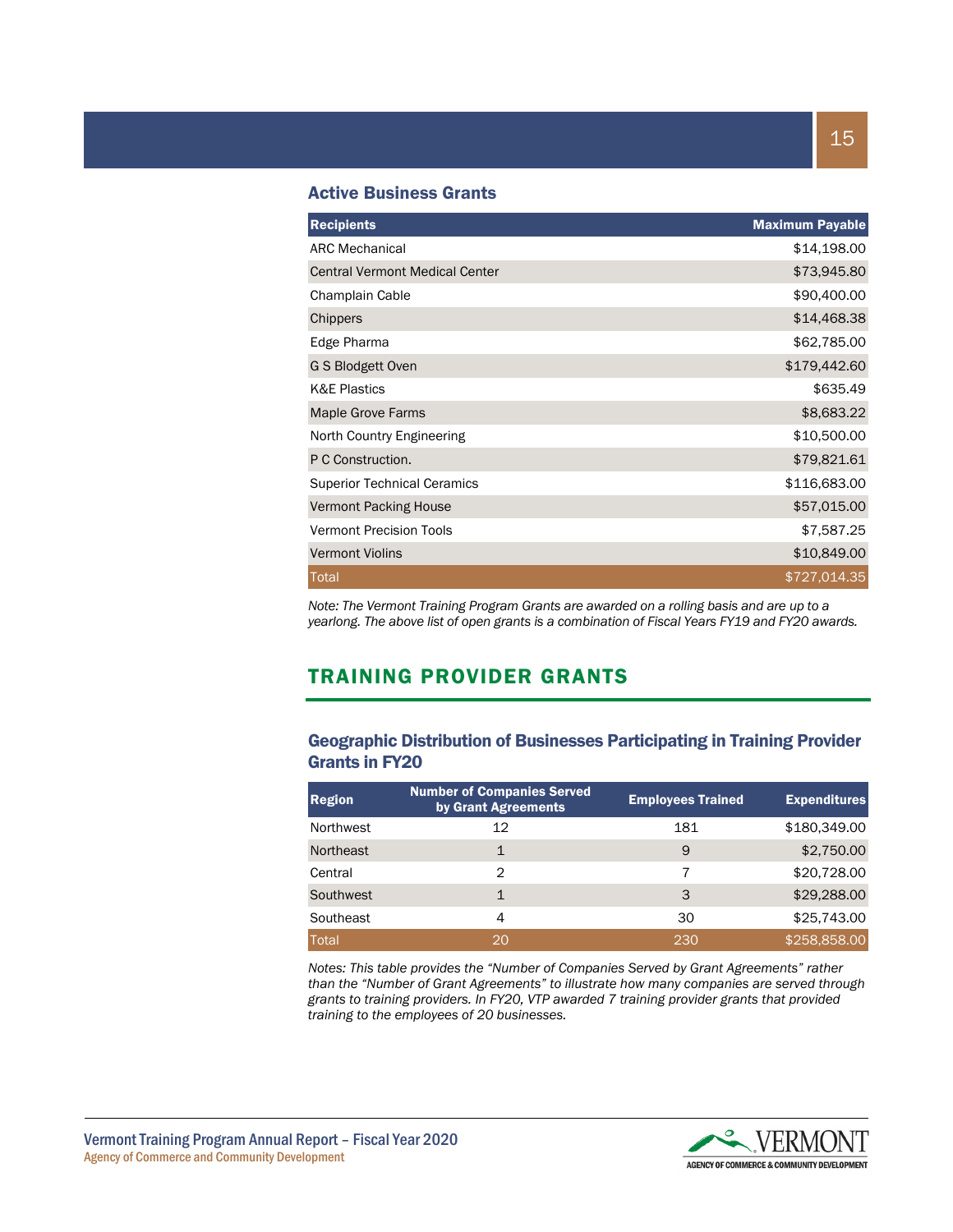## TRAINING PROVIDER GRANTEES AWARDED BY REGION



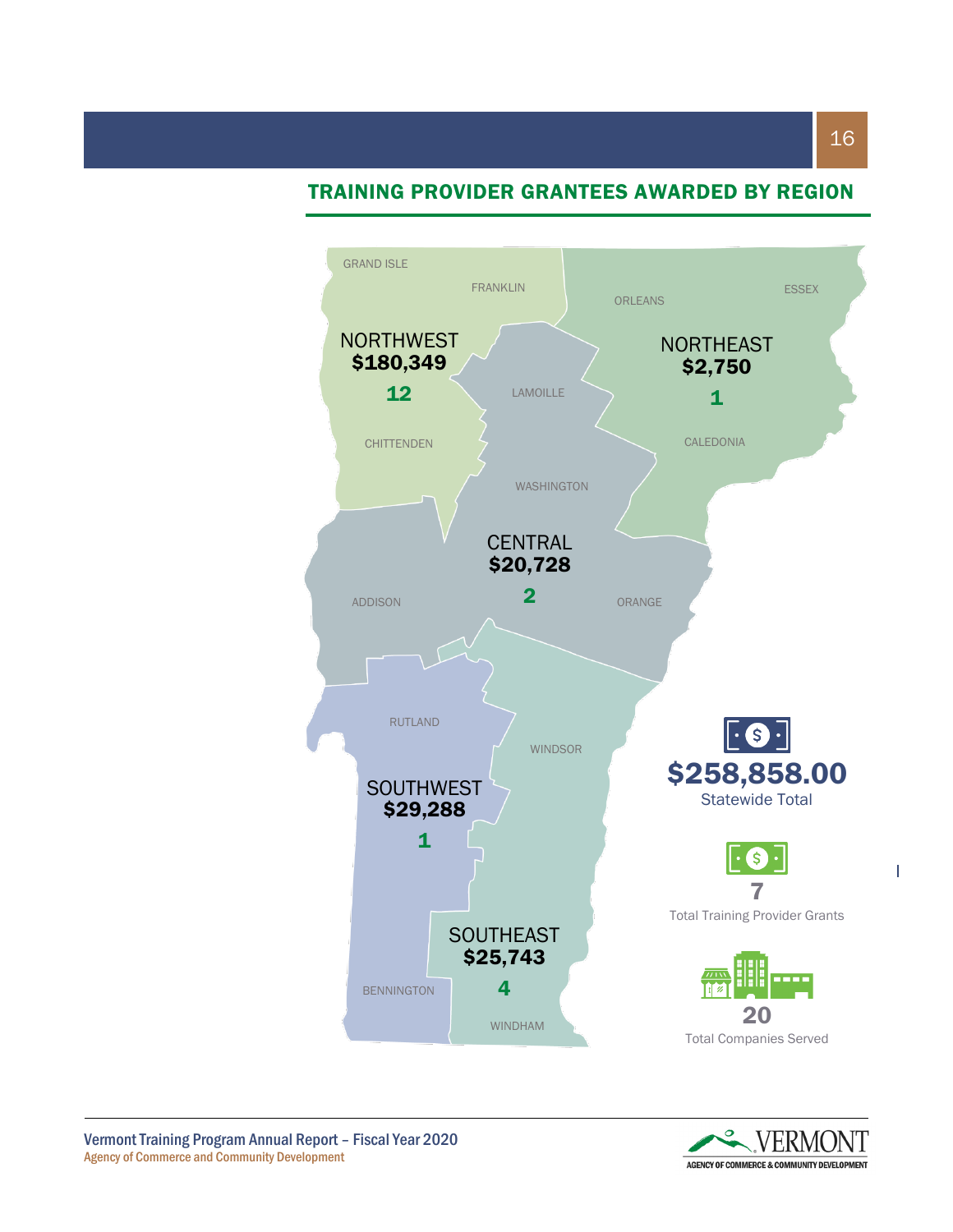### Sector Distribution of Businesses Participating in FY20 Training Provider Grants

| <b>Sector</b>                            | <b>Companies Served by</b><br><b>Grant Agreements</b> | <b>Employees Trained</b> | <b>Expenditures</b> |
|------------------------------------------|-------------------------------------------------------|--------------------------|---------------------|
| Advanced Manufacturing                   | 8                                                     | 176                      | \$138,307.50        |
| <b>Biotechnology</b>                     | 0                                                     | O                        | \$0.00              |
| <b>Financial Services</b>                | 0                                                     | $\Omega$                 | \$0.00              |
| <b>Food Systems</b>                      | 6                                                     | 14                       | \$22,750.00         |
| <b>Forest Products</b>                   | $\mathbf{1}$                                          | 6                        | \$2,750.00          |
| <b>Green Business</b>                    | 0                                                     | O                        | \$0.00              |
| <b>Health Care</b>                       | 3                                                     | 28                       | \$87,050.00         |
| Clean Energy, Efficiency &<br>Electrical | 2                                                     | 6                        | \$8,000.00          |
| Software Dev. and IT                     | 0                                                     | 0                        | \$0.00              |
| <b>Arts and Culture</b>                  | $\Omega$                                              | O                        | \$0.00              |
| Education                                | O                                                     | $\Omega$                 | \$0.00              |
| Tourism & Recreation                     | O                                                     | O                        | \$0.00              |
| Other                                    | $\Omega$                                              | Ω                        | \$0.00              |
| Total                                    | 20                                                    | 230                      | \$258,857.50        |

| <b>Training Provider Name</b>          | <b>Funds Awarded</b> |
|----------------------------------------|----------------------|
| Patricia Hannaford Career Center       | \$970.00             |
| <b>TBW Consulting</b>                  | \$68,337.50          |
| Vermont HITEC Inc.                     | \$48,000.00          |
| Vermont Manufacturing Extension Center | \$82,500.00          |
| Vermont Sustainable Jobs Fund          | \$20,000.00          |
| Vermont Technical College              | \$39,050.00          |

| <b>Businesses Served by Training Providers</b> |                          |                             |  |
|------------------------------------------------|--------------------------|-----------------------------|--|
| American Meadows                               | Hallam                   | <b>Andrew Pearce Bowls</b>  |  |
| <b>Green Mountain Knitting</b>                 | Fab-Tech                 | <b>NSA Industries</b>       |  |
| Koffee Kup Bakery                              | Sonnax                   | Leader Evaporator           |  |
| <b>Champlain Orchards</b>                      | <b>Middlebury EMS</b>    | Peck Electric               |  |
| <b>Greater Burlington YMCA</b>                 | Dealer Policy            | <b>VEIC</b>                 |  |
| <b>CSWD</b>                                    | <b>UVM Medical</b>       | <b>Upper Valley Produce</b> |  |
| High Mowing Organic Seed                       | <b>Bennington Rescue</b> |                             |  |

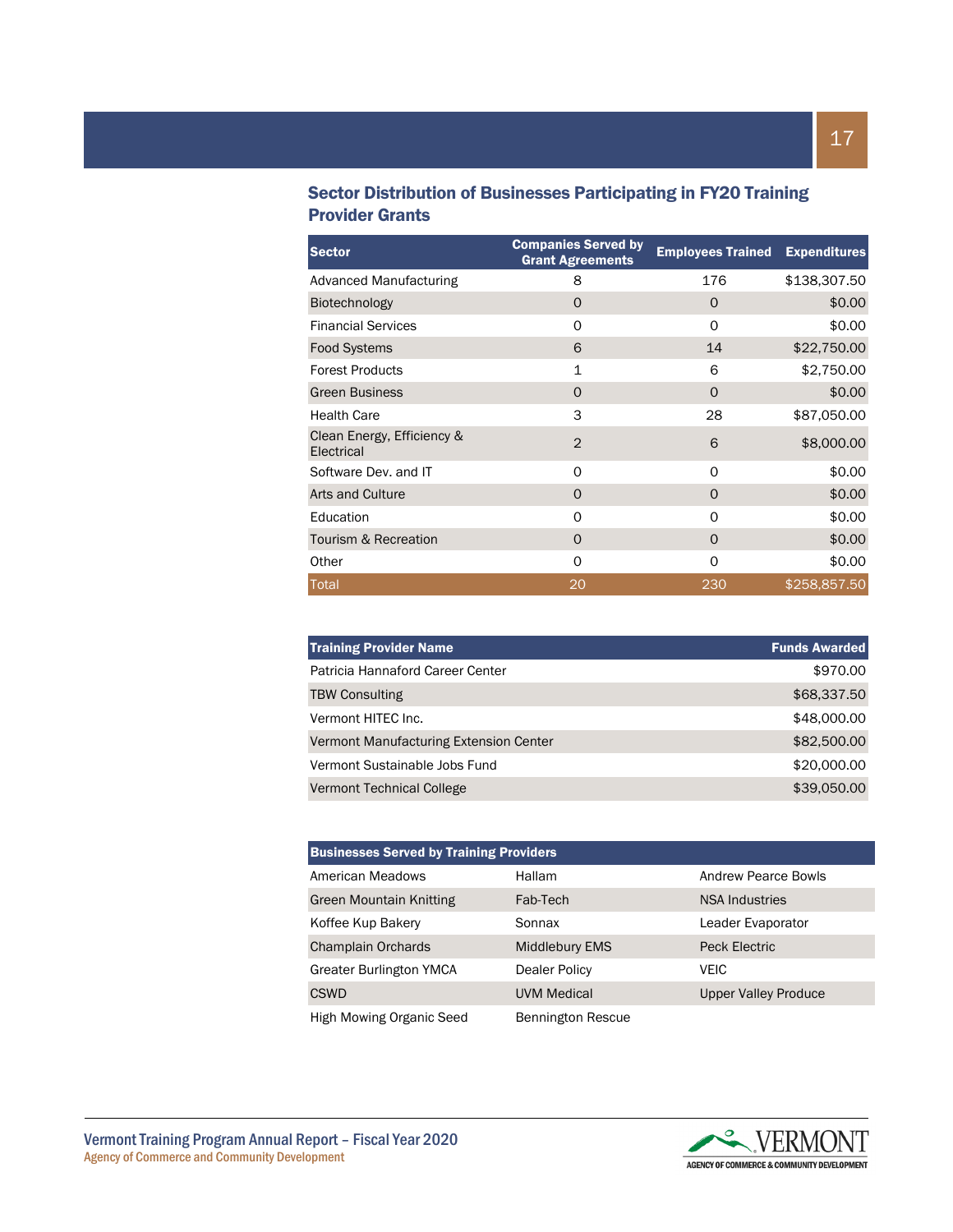## FY2020 GRANT SUMMARIES TO TRAINING PROVIDERS

| <b>Training Provider Awarded</b>                                                                                                      | <b>Max Amount</b><br><b>Awarded</b> | <b>Max Employees</b><br>to be Trained |
|---------------------------------------------------------------------------------------------------------------------------------------|-------------------------------------|---------------------------------------|
| Patricia Hannaford Career Center: Quickbook Training<br>for small business.                                                           | \$970.00                            | 3                                     |
| <b>TBW Consulting: Manger and supervisory training.</b>                                                                               | \$68,337.50                         | 41                                    |
| <b>Vermont HITEC Inc.: Training for UVMMC phlebotomists.</b>                                                                          | \$48,000,00                         | 24                                    |
| <b>VMEC:</b> Provides training that supports a manufacturer's<br>ability to respond to and recover from the COVID-19<br>interruption. | \$82,500.00                         | 150                                   |
| Vermont Sustainable Jobs Fund: Executive training For<br>Upper Valley Produce.                                                        | \$10,000.00                         | 4                                     |
| Vermont Sustainable Jobs Fund: Executive training for<br>High Mowing Seeds.                                                           | \$10,000,00                         | 4                                     |
| Vermont Technical College: Paramedic training.                                                                                        | \$39,050,00                         | 4                                     |

#### Training Grants for Pipeline Development Activities

Pipeline development grants help fund activities that will aid in the discovery of needs and pain points for employers as well as a regional support role to work with education and business to ensure our future workforce is engaged and ready to work.

There were no pipeline development grants awarded in FY20.

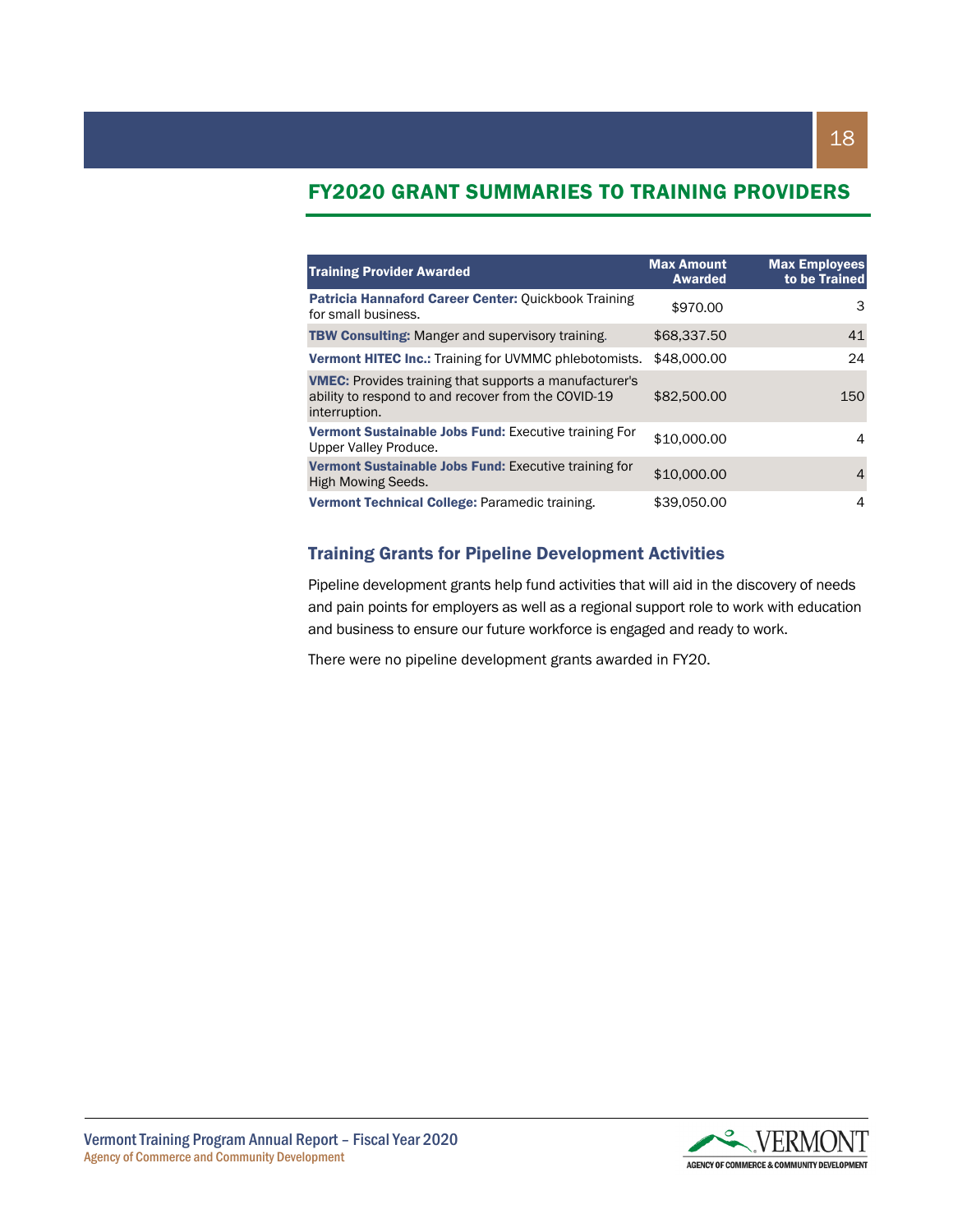## ELIGIBILITY TO PARTICIPATE

The VTP is open to all sectors. Grantees must ensure that:

- Training supplements, rather than replaces, the company's ongoing normal training efforts and is directly related to work responsibilities
- Employees are being trained in transferrable skills
- Employees covered under the grant must be full-time permanent employees (minimum 35 hrs. per week)
- Employee compensation (hourly wage), at the completion of training, must equal or exceed the livable wage as defined by the Vermont Joint Fiscal Office
- Employees must be offered a minimum of three of the following employee benefits:
	- o Health Insurance (with 50% or more of premium paid by employer)
	- o Dental Insurance Assistance
	- o Paid Vacation
	- o Paid Holidays
	- o Child Care
	- o Retirement Benefits
	- o Other Paid Time off excluding Sick Time
	- o Other Extraordinary Employee Benefits

*Note: Employer certifies that all the information in the initial application is complete and correct via a signed document.*

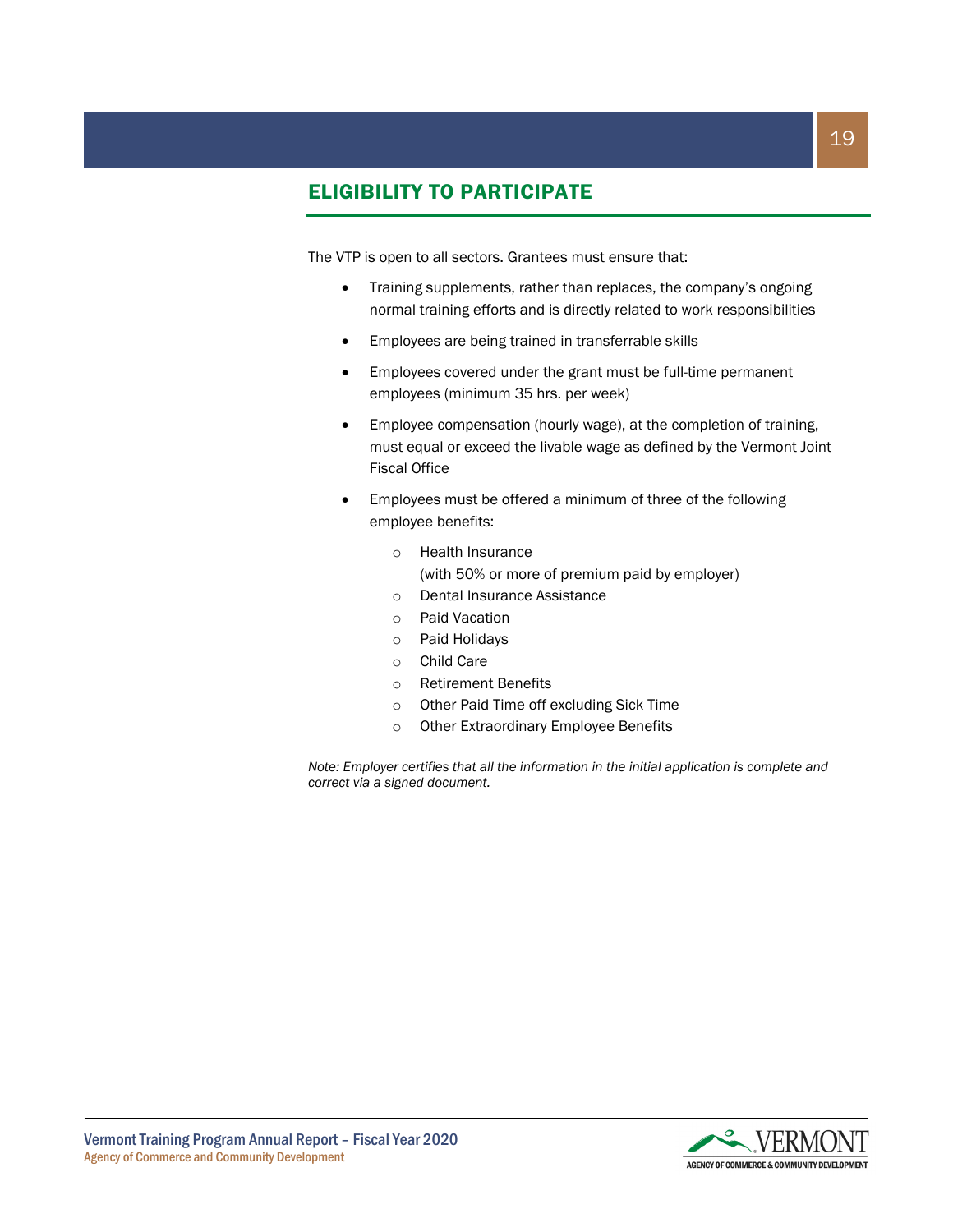## NOTE ON REPORTING FORMAT

In accordance with the provisions of 10 V.S.A. § 531(i)(K):

(k) Annually on or before January 15, the Secretary shall submit a report to the House Committee on Commerce and Economic Development and the Senate Committee on Economic Development, Housing and General Affairs. In addition to the reporting requirements under section 540 of this title, the report shall identify:

- 1. all active and completed contracts and grants;
- 2. from among the following, the category the training addressed:
	- (A) pre-employment training or other training for a new employee to begin a newly created position with the employer;
	- (B) pre-employment training or other training for a new employee to begin in an existing position with the employer;
	- (C) training for an incumbent employee who, upon completion of training, assumes a newly created position with the employer;
	- (D) training for an incumbent employee who upon completion of training assumes a different position with the employer;
	- (E) training for an incumbent employee to upgrade skills;
- 3. for the training identified in subdivision (2) of this subsection whether the training is onsite or classroom-based;
- 4. the number of employees served;
- 5. the average wage by employer;
- 6. any waivers granted;
- 7. the identity of the employer, or, if unknown at the time of the report, the category of employer;
- 8. the identity of each training provider; and
- 9. whether training results in a wage increase for a trainee, and the amount of increase.

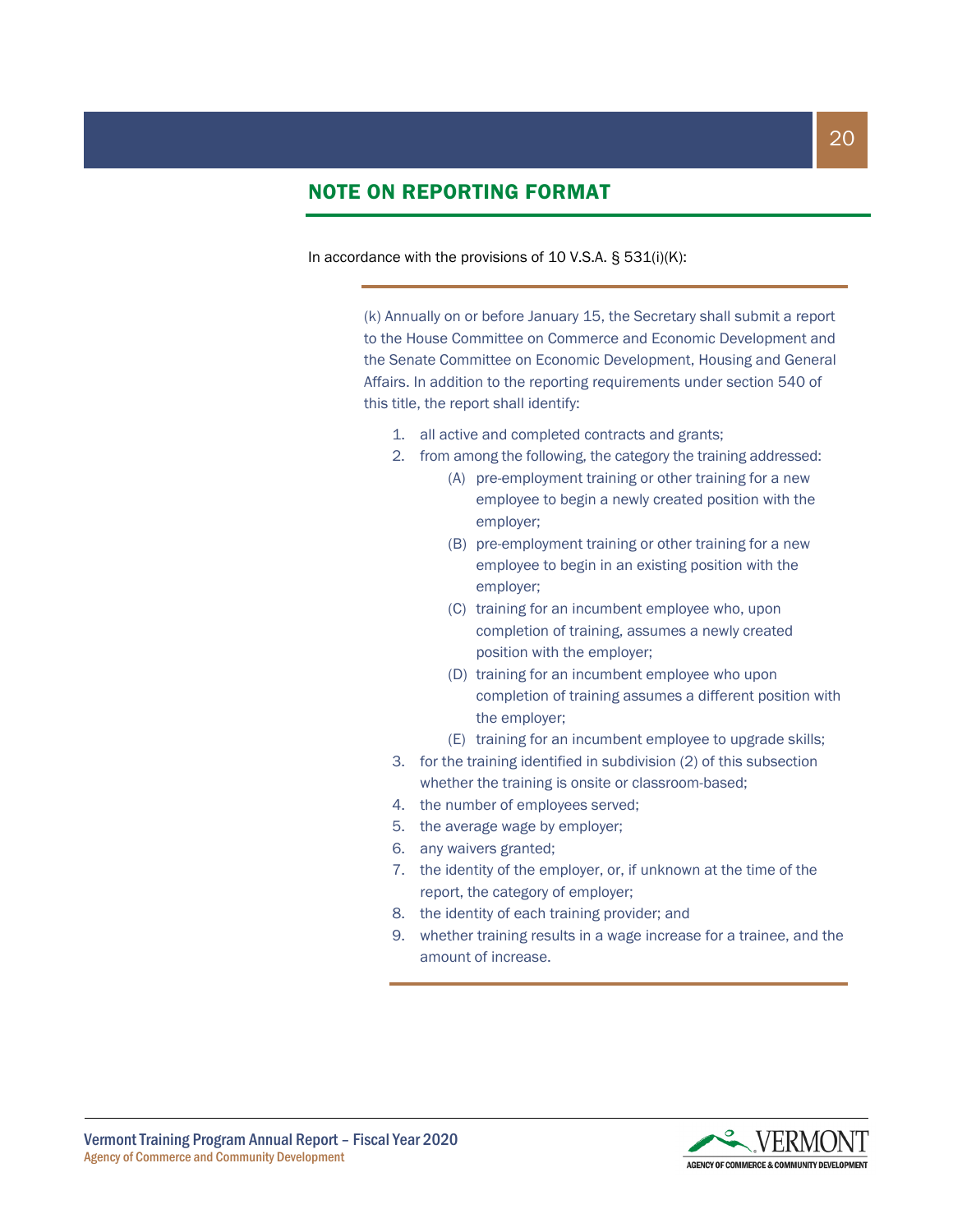## VERMONT TRAINING PROGRAM KEY INDICATORS

Data reported in this section reflect both Grants to Partner Businesses and Training Providers.

#### Median Wage: Fiscal Year 2020





Median Wage of Incumbent Workers

#### Change in Participant Wages : Fiscal Years 2019/2020



% Wage Change

*Note:*

- *Median Wage and Wage Change data is provided by the Vermont Department of Labor (VDOL). VDOL provides this data based on FY2020 Social Security Number data, which is used to track the wages of employees being trained. VDOL provides only aggregate updated median wage info, therefore we cannot report on updated median wage info per individual business.*
- *Median Wage and Wage Change data for incumbent workers includes incumbent employees served with training provider grants and grants to partner businesses.*
- *Median Wage is reported from VDOL in a quarterly format and the hourly posted wage assuming of a 40-hour work week.*

#### New Jobs Created by Partner Businesses: Fiscal Year 2020







New Jobs Trained

Average Cost Per Employee

Median Wage of Employees

*Note: There were no new employees trained by training providers. Training provided through grants to training providers is geared to incumbent employees.*

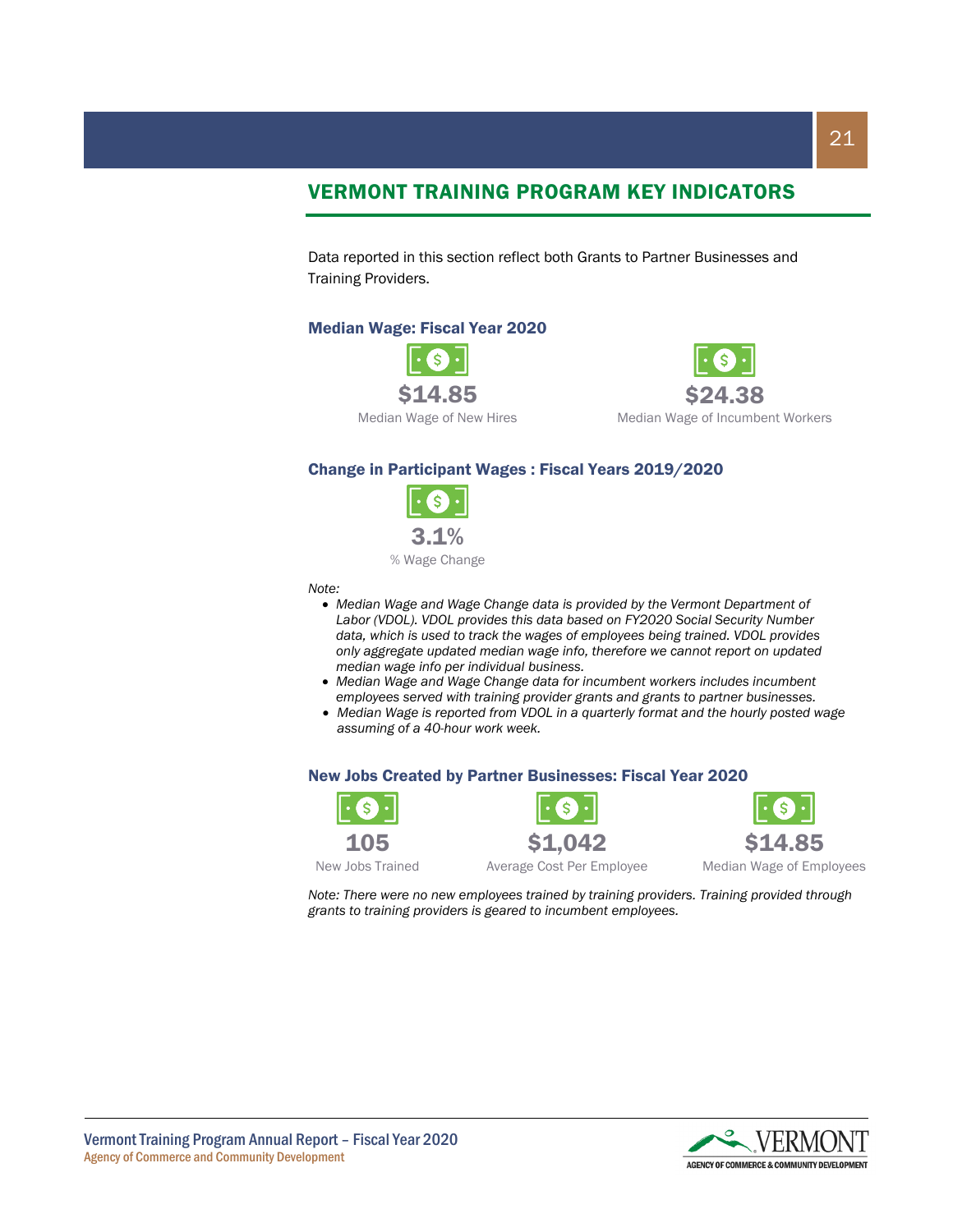#### Training by Employee Type

#### In accordance with the provisions of 10 V.S.A. § 531(i)(K):

| <b>Employee Type</b>                                                                   | # Onsite<br>training | # Classroom<br><b>Training</b> |
|----------------------------------------------------------------------------------------|----------------------|--------------------------------|
| Pre-employment training for a new hire in a newly<br>created position                  | O                    |                                |
| Pre-employment training for existing position                                          | $\Omega$             | O                              |
| New hire for a newly created position                                                  | 34                   | 8                              |
| New Hire for an existing position                                                      | 91                   | $\Omega$                       |
| Incumbent employee who upon completion of training<br>assumes a newly created position | Ω                    | O                              |
| Incumbent employee who upon completion of training<br>assumes a different position     | 17                   | 8                              |
| Incumbent employee who is upgrading their skills                                       | 271                  | 95                             |
| Total                                                                                  | 413                  | 111                            |

*Note: Data acquired from Intelligrants grant management through invoices received post trainings. Some trainees received onsite and classroom training.*

#### Employer Size for Partner Businesses

|                                                    | Number of<br>Grantees 0-19<br><b>Employees</b> | Number of<br>Grantees 20-49<br><b>Employees</b> | Number of<br>Grantees 50-99<br><b>Employees</b> | Number of<br>Grantees $\geq 100$<br><b>Employees</b> |
|----------------------------------------------------|------------------------------------------------|-------------------------------------------------|-------------------------------------------------|------------------------------------------------------|
| Grants from<br><b>Businesses</b>                   | 5                                              |                                                 | 5                                               | 8                                                    |
| Grants from<br><b>Training</b><br><b>Providers</b> |                                                | 3                                               |                                                 | 5                                                    |

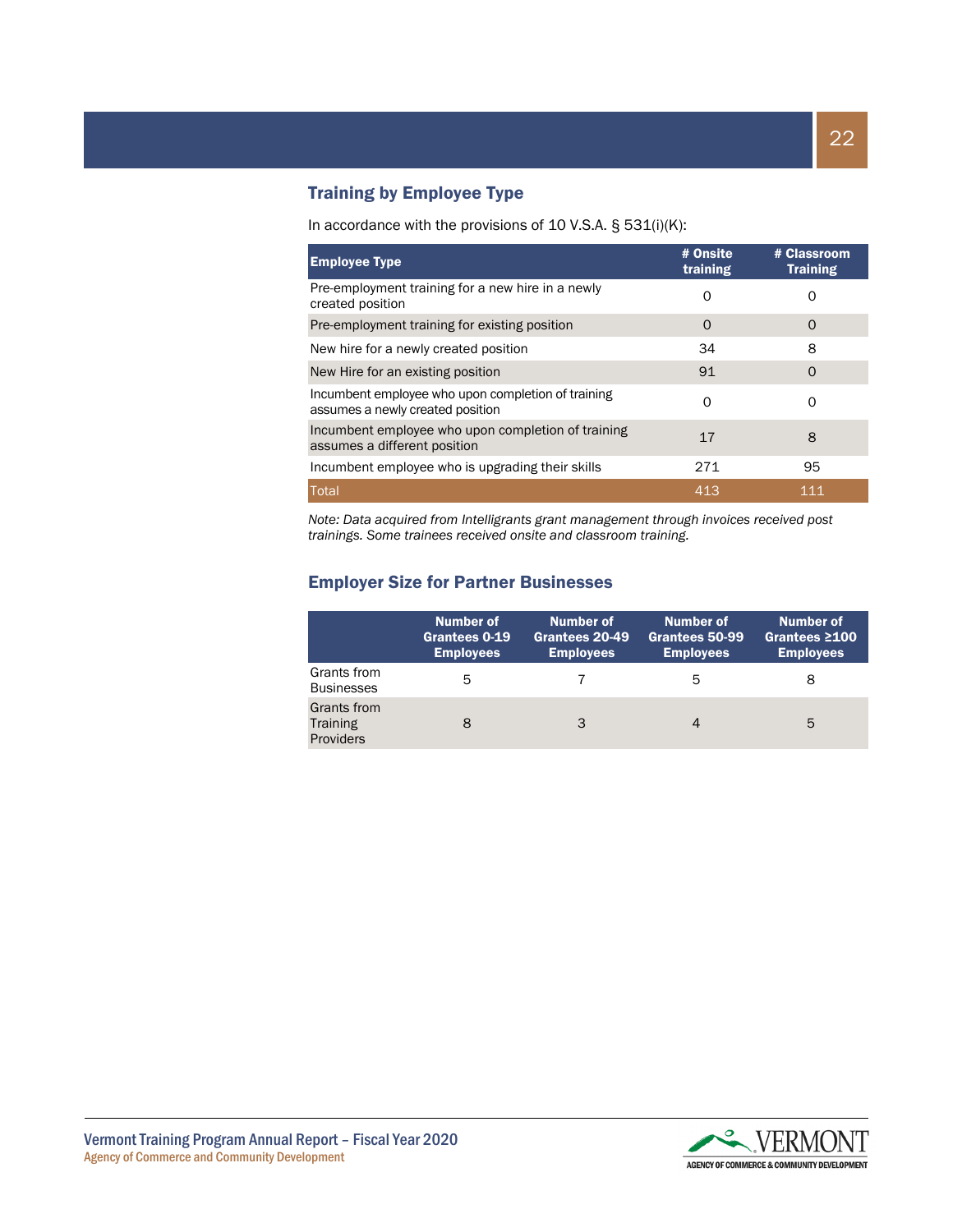### NO. 80. AN ACT RELATING TO WORKFORCE DEVELOPMENT

In accordance with the provisions of 10 V.S.A. § 531(i)(K):

(a) The Agency of Commerce and Community Development shall allocate Vermont Training Program funding to increase by 10 percent in each of the next two years:

- 1. the number of trainees who receive a credential of value or participate in a registered apprenticeship; and
- 2. the amount of training funds provided to businesses with 50 or fewer employees.
- 3. the distribution of training funds that resulted in an employee obtaining a credential of value or apprenticeship; and
- 4. the extent to which the Program benefitted businesses with 50 or fewer employees.

DED is still waiting on participant data from a few training providers. We are providing the following based on the available information.

Although the percentage of funds awarded to small businesses has dropped, the number of trainings that resulted in a certificate has increased significantly.



*Note: We attribute the decline in small business awards to the fact that the COVID-19 pandemic likely impacted these businesses more severely and therefore they were less able to set training plans and probably less able to fund their 50% share of the cost.*